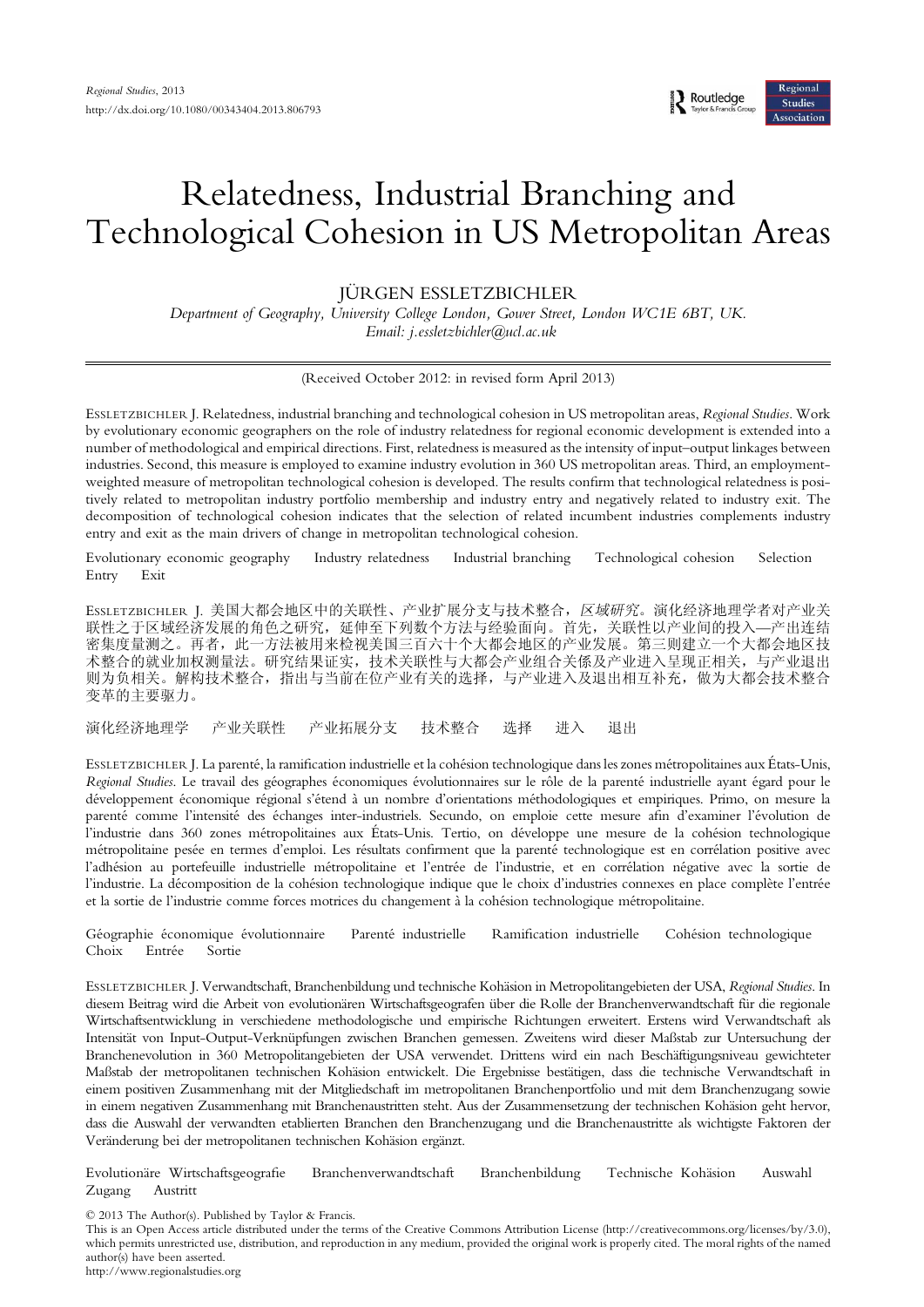## 2 J. Essletzbichler

ESSLETZBICHLER J. Relación, ramas industriales y cohesión tecnológica en las áreas metropolitanas de EE.UU., Regional Studies. En este estudio el trabajo de geógrafos económicos evolutivos sobre el papel de las relaciones de la industria para el desarrollo económico se extiende a una serie de direcciones metodológicas y empíricas. Primero se mide la relación en cuanto a la intensidad de los vínculos de entrada/salida entre las industrias. Segundo, se emplea esta medida para analizar la evolución de la industria en 360 áreas metropolitanas de Estados Unidos. Tercero, se desarrolla una medida ponderada según el empleo de la cohesión tecnológica metropolitana. Los resultados confirman que la relación tecnológica está positivamente vinculada a la representación en la cartera industrial metropolitana y la entrada industrial, y negativamente vinculada a la salida industrial. La descomposición de la cohesión tecnológica indica que la selección de las industrias establecidas relacionadas complementa la entrada y salida en las industrias como los principales impulsores de cambio en la cohesión tecnológica metropolitana.

Geografía económica evolutiva Relación industrial Ramas industriales Cohesión tecnológica Selección Entrada Salida

JEL classifications: R1, R11

#### INTRODUCTION

Regions evolve through a process of creative destruction of technological and industrial variety (SCHUMPETER, 1939; STORPER and WALKER, 1989; ESSLETZBICHLER and RIGBY, 2005; RIGBY and ESSLETZBICHLER, 2006; NEFFKE et al., 2011b) mirroring rapid churning at the plant level (DAVIS et al., 1996; BALDWIN, 1998, FOSTER et al., 1998). Creative destruction reflects an imperfect trial-and-error process where firms enter markets with the hope of selling products at a profit. Evidence for the US manufacturing sector indicates that between 1963 and 1982, 39.8% of manufacturing firms registered in a particular census year were not yet active five years earlier. Those high entry rates were matched by slightly lower exit rates varying between 30.8% and 39.0% (DUNNE et al., 1988). Underpinning long-term structural change, the high rates of churning at the national level are also observed at the state and metropolitan area levels (RIGBY and ESSLETZBICHLER, 2000; ESSLETZBICHLER and RIGBY, 2002; ESSLETZBICHLER 2004). While some regions are able to harness the process to rejuvenate their industrial base, others fail to diversify and become locked into a process of industrial decline (GRABHER, 1993; HASSINK and SHIN, 2005; MARTIN, 2010).

MARTIN and SUNLEY (2006) discuss a number of ways for regions to create new paths of development, including processes of recombinant innovation (FRENKEN et al., 2012) based on existing industrial or technological diversity, investment and technology transfer from outside the region (BATHELT et al., 2004) and technological change and endogenous transformation of firms in the region (TÖDTLING and TRIPPL, 2004). How regions grow and decline is also a key research question in new geographical economics. Debates in economics have centred on the relative importance of urbanization and localization economies to generate regional and urban economic growth. The importance of urban diversity to generate novel ideas and knowledge through spillovers among different

rather than similar industries leading to urban economic growth was advocated by Jane Jacobs (JACOBS, 1969), but has since been examined empirically by economists (GLAESER et al., 1992; HENDERSON et al., 1995; DUR-ANTON and PUGA, 2001; ROSENTHAL and STRANGE, 2004) complementing their work on the impact of localization economies and urban size. Numerous empirical studies on the importance of diversity versus specialization as drivers of regional and urban economic growth produced inconclusive evidence at best (BEAUDRY and SCHIFFAUEROVA, 2009; DE GROOT et al., 2009). Perhaps one reason for this inconclusive evidence is the treatment of industries as quantitatively distinct but qualitatively similar. Localization economies enter empirical models as absolute or relative concentration of employment in any industry ignoring the (dis)similarity of those industries. Similarly, urbanization economies are approximated through urban size, population density or the number of plants with little regard for the relationship among sectors making up those regions.

One of the recent contributions of the work by evolutionary economic geographers is the importance attributed to the concept of relatedness between industries highlighting the need to consider not only the number and employment shares of regional industries, but also the similarity among them to understand regional economic evolution. While sectoral diversity may increase the potential for radical innovations because of the exchange of different ideas, too much dissimilarity between sectors may impede knowledge exchange because some overlap in knowledge bases and competences is required to communicate effectively. NOOTEBOOM (2000) thus postulates a trade-off between diversity and similarity: too much similarity may result in cognitive lock-in while too little similarity may impede knowledge exchange altogether. The notion of cognitive distance points towards the idea of relatedness between sectors and forces researchers to capture the technological similarity between sectors empirically rather than simply tallying the number of sectors or employment shares in sectors.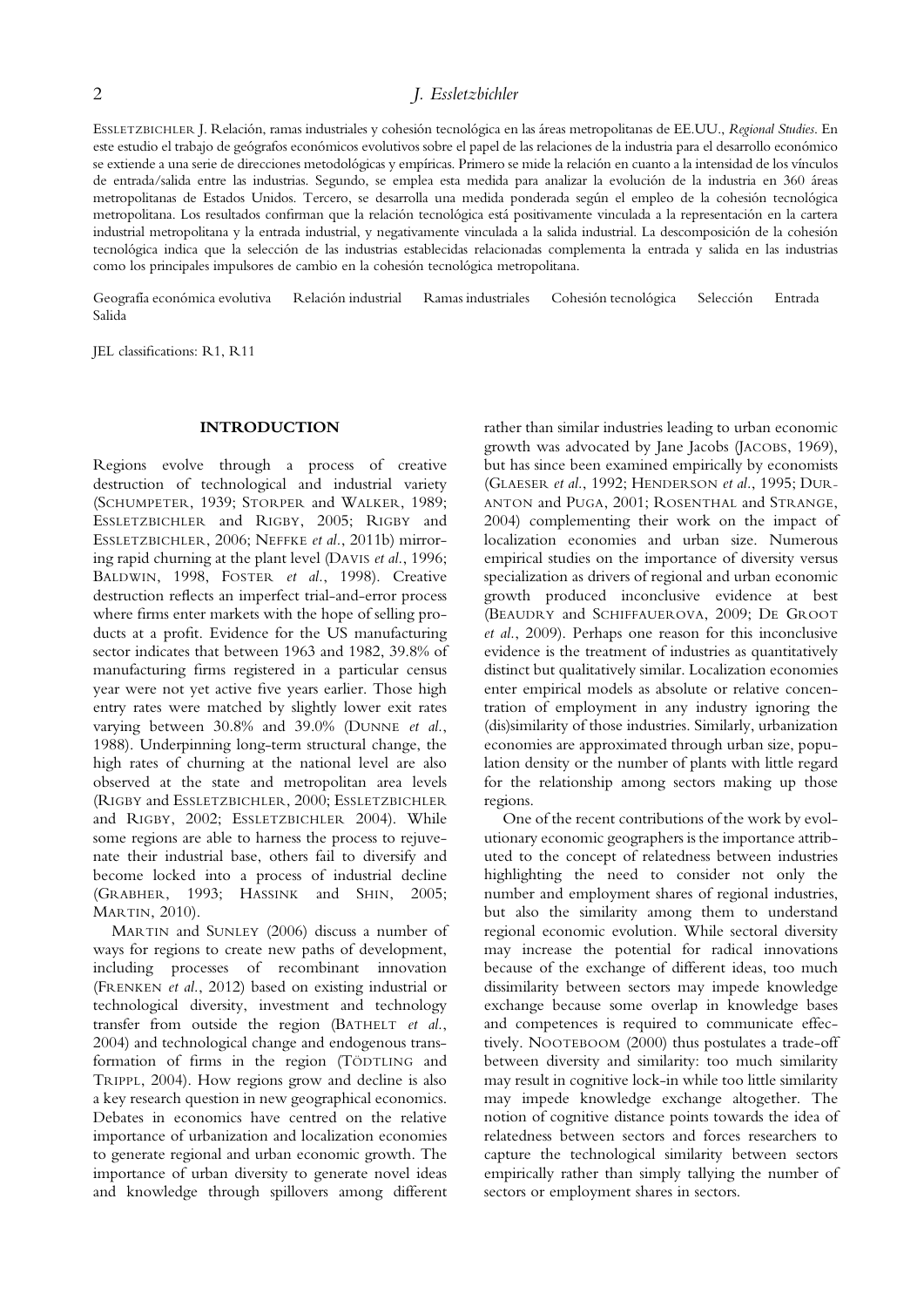Industries are related through different channels of information and knowledge exchange: labour flows, supplier–customer relationships and knowledge 'spillovers' (MARSHALL, 1920; POTTER and WATTS, 2012). Geographic proximity is assumed to facilitate this exchange. Cities with local pools of skilled labour are more likely to boost firm performance (BOSCHMA et al., 2009) and regional economic growth. As firms are more likely to diversify into industries requiring similar skill sets to take full advantage of their workforce (NEFFKE and HENNING, 2013) and workers are more likely to exchange information if they possess related skills, cities are likely to add industries employing workers with related skill sets. The second channel of knowledge exchange is through supplier–customer linkages as the presence of competent suppliers increases the productivity of their customers, while the presence of competent customers pushes up competition and innovation among suppliers. Thus, regions are likely to branch into related industries as those industries can take advantage of the local supplier and customer base (FRENKEN and BOSCHMA, 2007). And finally, technology spillovers may be more likely to occur between technologically related industries, rather than within a single industry or between technologically unrelated industries (BOSCHMA and FRENKEN, 2011).

In order to examine the impact of relatedness on regional performance, FRENKEN et al. (2007) distinguish between 'related' and 'unrelated' variety and link variety to regional employment, output and productivity growth. Employing an entropy measure of industry concentration, 'related variety' refers to the concentration of employment in SIC-5-digit sectors within SIC-2-digit sectors and 'unrelated variety' refers to the concentration of employment in SIC-2-digit sectors.<sup>1</sup> Their findings indicate that for Dutch regions 'related variety' is positively related to employment growth, while 'unrelated variety' is negatively related to unemployment growth suggesting the operation of a portfolio effect. BOSCHMA and IAMMARINO (2009) found similar results for Italian regions. Building on entropy-based measures of variety, BOSCHMA et al. (2009) show the importance of related skill portfolios of a plant's workforce for its productivity growth in Sweden; QUA-TRARO (2010) demonstrates that related but not unrelated variety exerts a positive impact of total factor productivity (TFP) growth in Italian regions; and BOSCHMA et al. (2012) find positive effects on value added and employment growth in Spanish regions. HARTOG et al. (2012) find that the positive effect of related variety on employment growth in Finnish regions is restricted to high-technology sectors only.

Subsequent work developed relatedness measures based on co-occurrences of country exports (HIDALGO et al., 2007), co-production of products in plants (NEFFKE and HENNING, 2008), and co-citation of patents in patent applications (RIGBY, 2012).

HAUSMANN and KLINGER (2007) and HIDALGO et al. (2007) establish a link between a country's export portfolio and its subsequent potential for economic development as countries expand their export portfolio into industries related to their existing export mix. Countries of the Global North occupying densely connected parts of the product/industry space have thus better opportunities to diversify into new industries than countries of the Global South. The lack of opportunities to diversify into a large number of sectors then impedes rapid growth and catch-up processes. The impact of complementary knowledge flows through labour mobility has been examined by BOSCHMA et al. (2009) who demonstrate that firm productivity increases only if workers with complementary rather than different or identical skills are hired. They show that hiring workers with identical skills decreases firm productivity suggesting that only the import of related knowledge results in competitive advantages.

Because complementary knowledge flows bridge existing, but different, knowledge and technology fields, FRENKEN and BOSCHMA (2007) and BOSCHMA and FRENKEN (2011) suggest that regions diversify into industries related to the existing portfolio of industries. New, but related, forms of knowledge and organizational routines can be generated through spin-off dynamics (KLEPPER, 2007; BOSCHMA and WENTING, 2007), new firm entry in related industries, inflow of labour with complementary skills, or the co-location of suppliers and/or customers to take advantage from learning by doing, learning by using and learning by interacting (VON HIPPEL, 1988). Regional branching into related industries suggests a gradual build up of technological and industrial variety not dissimilar to Charles Darwin's notion of speciation and evolution driven primarily by gradual change.<sup>2</sup> The branching of regions into related manufacturing industries has been studied systematically for 170 Swedish regions (NEFFKE et al., 2011a). Using a measure of relatedness based on co-occurrence of different products in firms, NEFFKE et al. (2011a) highlight substantial change in regional industrial structure over a thirty-year period driven by entry of industries related to existing industries in the region and exit of less related industries from the region.

This paper builds on and complements this work as follows. First, it attempts to corroborate empirically the findings of NEFFKE et al. (2011a) in a different geographic context and with a different measure of relatedness. The different mechanisms of knowledge exchange identified above require different measures of relatedness that will in turn capture one particular channel linking sectors. Although the impact of different measures of relatedness on the process of regional branching may differ in magnitude, by sector and metropolitan area, theory suggests that the general result of regional evolution as industrial branching into related industries should hold independently of the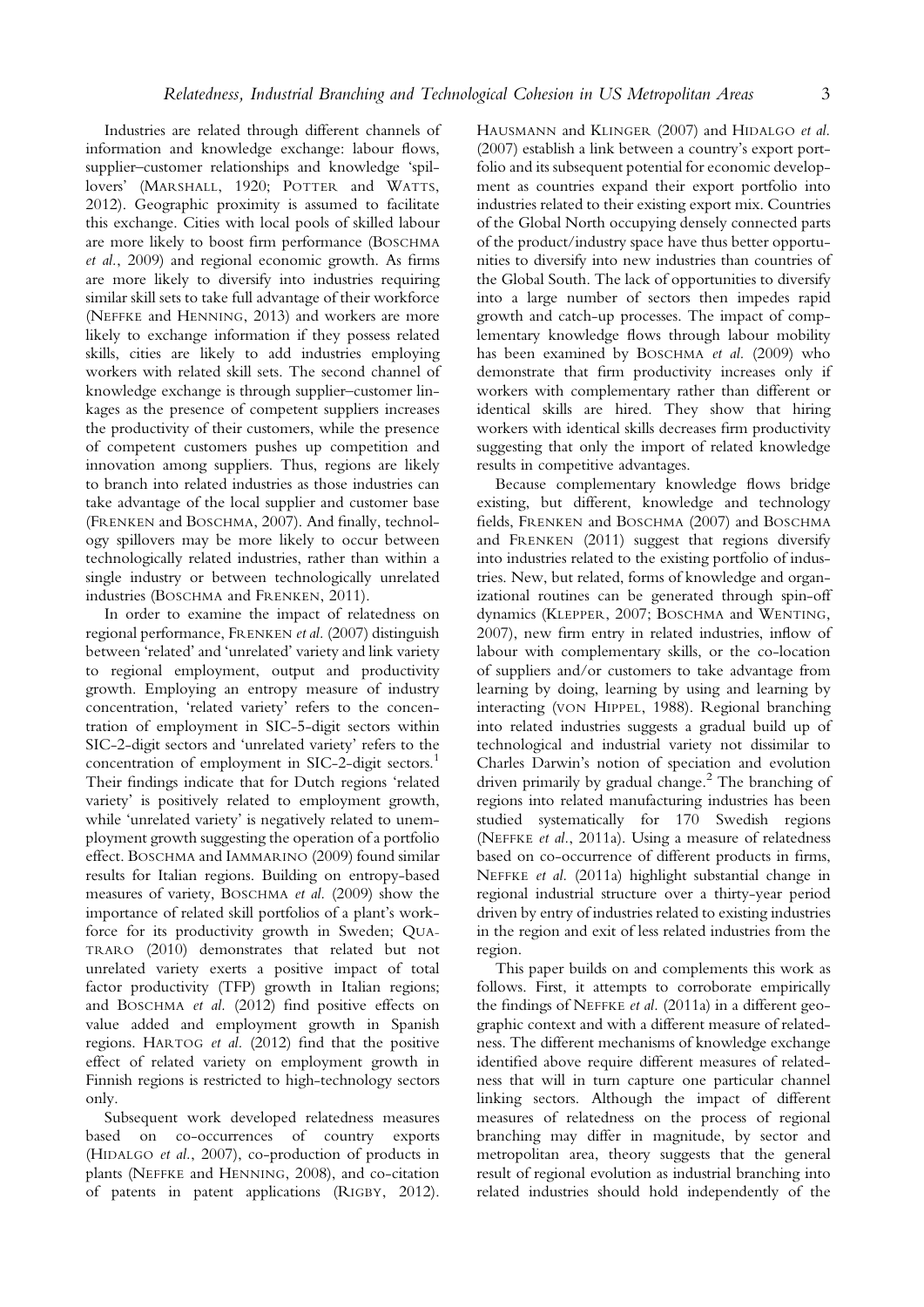channel of knowledge transfer studied and relatedness measure employed. It is important to notice that the focus on a single measure of relatedness impedes a proper evaluation of the sources of differences in results, whether differences are due to different empirical implementation of relatedness or different economic–geographic contexts. The measure of technological relatedness employed in this paper is developed from input–output flows between 362 US manufacturing sectors. This measure is applied to examine the impact of technological relatedness on the entry and exit of new industries in 360 US metropolitan areas over the period 1977–1997. The second contribution of this paper is an analysis of the main components of change in metropolitan technological cohesion. Change in technological cohesion is shown to be the result of changes in technological relatedness among incumbent industries, selection or differential growth of incumbent industries, and the entry and exit of industries. While NEFFKE et al. (2011a) focus on the entry and exit of industries as drivers of structural change in regions resulting in relatively stable patterns of regional technological cohesion over time, the reallocation of employment towards better connected incumbent industries may also contribute to the evolution of technological cohesion that may result in negative technological lock-in if not counterbalanced by industry entry.

The paper is structured as follows. The second section briefly outlines different approaches to measuring relatedness and explains how relatedness is measured in the context of this paper. The third section discusses the empirical findings linking relatedness to structural change and technological cohesion in 360 US metropolitan areas. The fourth section discusses an employment share-weighted measure of metropolitan technological cohesion and decomposes change in technological cohesion into selection, entry and exit effects. The fifth section concludes the paper.

### MEASURING INTER-INDUSTRY RELATEDNESS

Three broad approaches to measure relatedness are distinguished in the literature (NEFFKE and HENNING, 2013). The first relies on the hierarchy of industry classifications and defines industries that fall into the same broad industry classes as related. For instance, SIC-4 digit industries belonging to the same SIC-2-digit industry are considered as related. This is the approach chosen by FRENKEN et al. (2007), BOSCHMA and IAMMARINO (2009), BOSCHMA et al. (2009, 2012), QUATRARO (2010), and HARTOG et al. (2012). This method is relatively easy to implement and available for a large number of secondary data for different countries and regions. However, the method is criticized on theoretical grounds, as classification of industries into broader industry groups does not necessarily mean that the industries are related technologically or knowledge is exchanged more easily between those sectors.

The second strategy that gained popularity in the recent literature defines relatedness through cooccurrence examining how often two industries are found together in the same economic entity. This work includes the co-occurrence of industries in a country's or a region's export portfolio (HIDALGO et al., 2007; BOSCHMA et al., 2013), the likelihood of co-production of different products in the same plant said to reveal economies of scope through technological spillovers (NEFFKE and HENNING, 2008; NEFFKE et al., 2011a), or the co-occurrence of patent citations (RIGBY, 2012). However, co-occurrence assumes technological or cognitive proximity leading to co-production or diversification into related products/ sectors and obscures the sources of economies of scope that may emerge from co-occurrence. As a result, it is difficult to determine the type of relatedness that has been measured (NEFFKE and HENNING, 2013).

The third approach defines relatedness through similarity in resource use or flow of resources between firms and/or sectors focusing on the role of human capital and the similarity in occupation profiles (FARJOUN, 1994; DUMAIS et al., 1997), technological resources using patent analysis (BRESCHI et al., 2003), and material resources using commodity flows measured through input–output linkages (FAN and LANG, 2000; FESER, 2003). Resource-based similarity measures suffer from bias because of the strategic relevance given to some resources. Patent-based indicators shed light on relatedness among patent-intensive industries, while input–output-based measures may be more useful for an investigation of manufacturing rather than service industries. Each of the approaches has advantages and disadvantages and the utility of them in various historical, geographical and sectoral contexts needs to be explored further through systematic accumulation of empirical material.

In order to examine whether resource-based measures result in similar conclusions on the link between relatedness and regional industrial branching, this paper follows the literature on input–output relations and adopts a measure of relatedness based on the relative strengths of value flows between pairs of industries.3 The inter-industry relatedness measure is derived from the 'Make Table' and 'Use Table' of the detailed 1987 benchmark input–output tables supplied by the Bureau of Economic Analysis (BEA) that include input–output flows between 563 industries. The 'Make Table' includes the value of commodities  $c$ , produced by industry  $i$ . The 'Use Table' contains the value of commodities  $\epsilon$  consumed by industry  $j$ . In order to obtain value flows between industries (rather than commodities that are produced by several industries), the following transformation was carried out.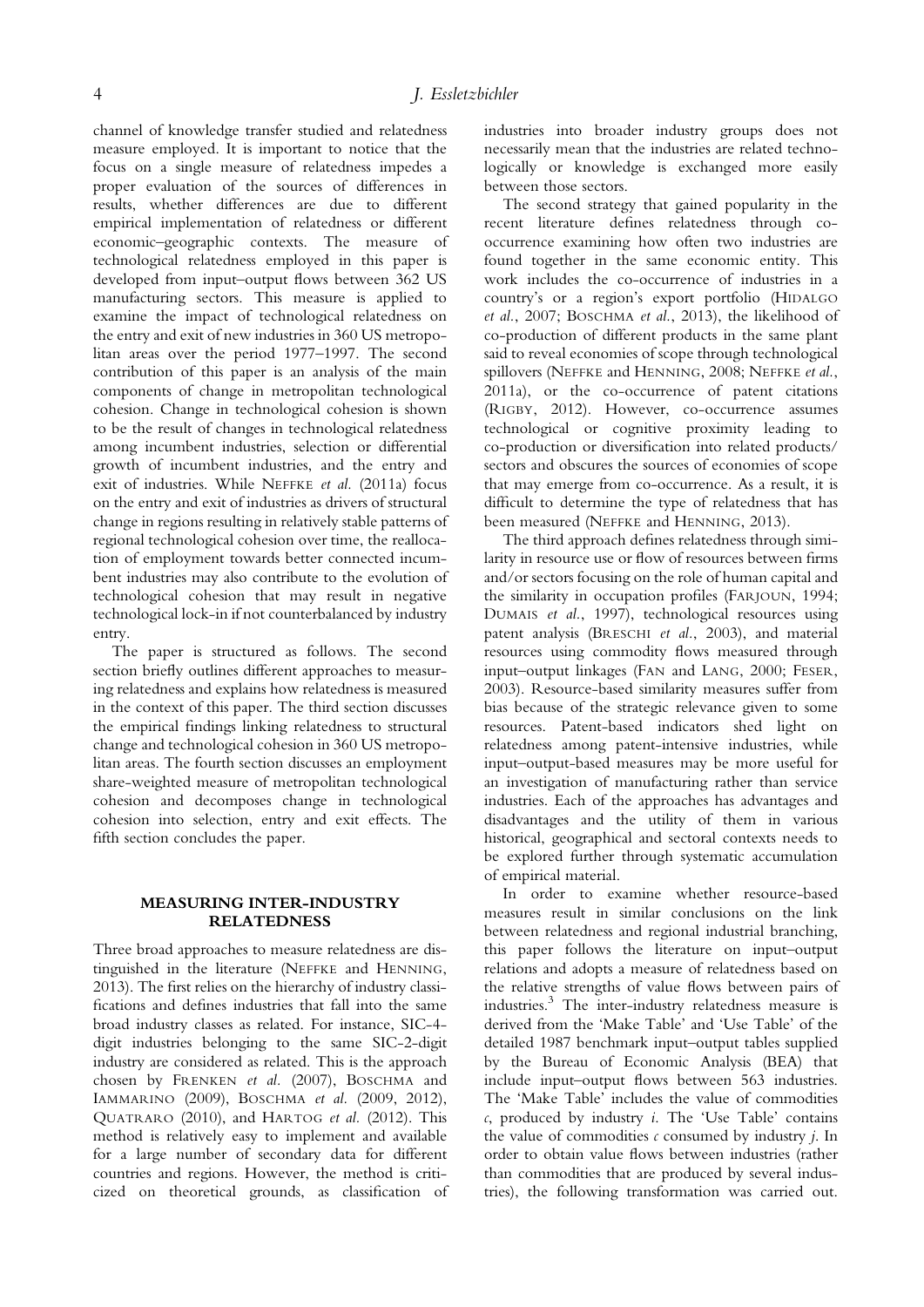First, the 'Make Table' was used to find out how much of a commodity  $c$  was produced by various industries i. More specifically,  $s_{ic}$  refers to the share of one unit of commodity  $\epsilon$  produced by industry  $i$ . Second, the 'Use Table' was required to reveal the value,  $F_{ci}$ , of commodity  $c$  consumed by industry  $j$ . In order to obtain the value flows between industries *i* and *j*,  $F_{ci}$ was multiplied by the industry-commodity shares,  $s_{ic}$ . Third, summing the resulting values over industries  $i$ and *j* then yields an estimate of input–output flows,  $F_{ii}$ between industries  $i$  and  $j$  (in US\$). Following FAN and LANG (2000), the input–output relatedness between industries i and j,  $IOR_{ij}$ , is measured as:

$$
IOR_{ij} = \frac{1}{2} \left( \frac{F_{ij}}{\sum_{j=1}^{n} F_{ij}} + \frac{F_{ji}}{\sum_{i=1}^{m} F_{ji}} \right) \times 100 \tag{1}
$$

One of the drawbacks of input–output tables is the lack of detailed industry classifications for nonmanufacturing industries. Hence, the analysis was restricted to the 362 manufacturing sectors (IO Industry numbers 130100–641200) included in the BEA input– output tables. Unfortunately, those 362 IO industry numbers are only a subset of the 453 SIC codes used in census statistics. Because some IO numbers correspond to various SIC codes (for example, 141900 (Sugar) corresponds to SIC codes 2061, 2062 and 2063), the SIC sectors were aggregated to the IO industries resulting in a  $362 \times 362$  industry matrix.<sup>4</sup>

This measure of IO–industry relatedness can now be used to examine the role of industry relatedness on structural change in the US space economy. As it is generally assumed that metropolitan areas most closely mirror functional economic spatial entities, the empirical analysis examines industrial branching in 360 US metropolitan statistical areas.<sup>5</sup> In order to examine structural change in those metropolitan areas and the components of change of regional technological cohesion, it was necessary to identify the presence or absence of industries in a metropolitan area. County business patterns provide this information. For each year they include information on employment, number of plants and annual payroll for SIC-4-digit sectors per county. For confidentiality reasons, employment figures for small industries in small counties are often omitted and replaced with employment size bands. However, using the information on the number of plants in different plant size categories (which is not suppressed), ISSERMAN and WESTERVELT (2006) suggest a data-imputation method that reduces substantially the uncertainty in county–industry employment numbers. Following ISSERMAN and WESTERVELT (2006), data imputation was carried out for all years of the analysis to reduce the uncertainty in county–industry– employment figures. The second potential data

problem arises from a change in industry classification system between 1987 and 1988. In order to analyse structural change, consistent industry classifications are required. A consistent set of industries between 1977 and 1997 was obtained by converting 1972 SICs into 1987 SICs using the Bartelsman–Becker–Gray conversion tables.<sup>6</sup> Unfortunately, a more severe reclassification took place in 1997. Despite existing conversion tables, the new North American Industry Classification System (NAICS) is entirely different from the old SIC system such that consistency over time is compromised and the analysis presented in this paper is restricted to the twenty-year period from 1977 to 1997. For this period, a consistent set of 362 manufacturing industries for 360 metropolitan areas was constructed.

Combining the data on IO relatedness from the BEA input–output tables and industry employment data from the County Business Patterns allows for an analysis of the impact of industry relatedness on structural change in metropolitan areas.

## STRUCTURAL CHANGE AND TECHNOLOGICAL COHESION IN US METROPOLITAN AREAS

Before examining structural change in metropolitan areas, Fig. 1 reveals the IO relatedness between 362 manufacturing sectors in 1987. In order to facilitate readability, the relatedness measure  $IOR_{ij}$  was reduced to three categories using the values for the 90th (0.237) and 75th (0.024) percentiles as cut-off criteria. The white/light purple cells are those with an  $IOR_{ii}$ measure of less than 0.024, medium grey/medium purple values represent those industry pairs with  $IOR_{ii}$ values between 0.024 and less than 0.237, while the dark grey/dark purple values represent those industry pairs with values  $\geq 0.237$ . There are a number of clusters along the main diagonal (food, textile/apparel) and some industries which are tied to most other industries (such as metallurgy and machine tools, petroleum refining, industrial inorganic and organic chemicals).

As the main objective of this paper is to uncover the extent of structural change at the metropolitan level, Fig. 2 depicts the change in metropolitan industry composition between 1975 and 1997. The solid line represents the share of industries in metropolitan areas that were present in those areas in 1975. The original set of industry–regions in 1975 constitutes 77.2% of metropolitan industries in 1997. Or put another way, one-quarter of industries that were present in 1975 disappeared from metropolitan industry portfolios by 1997. The dashed line represents the share of industries in metropolitan areas that were present in 1997 and reveals that only 61.0% of industry–regions present in 1997 existed in 1975. These values are similar to those observed for the Swedish case reported by NEFFKE et al. (2011a).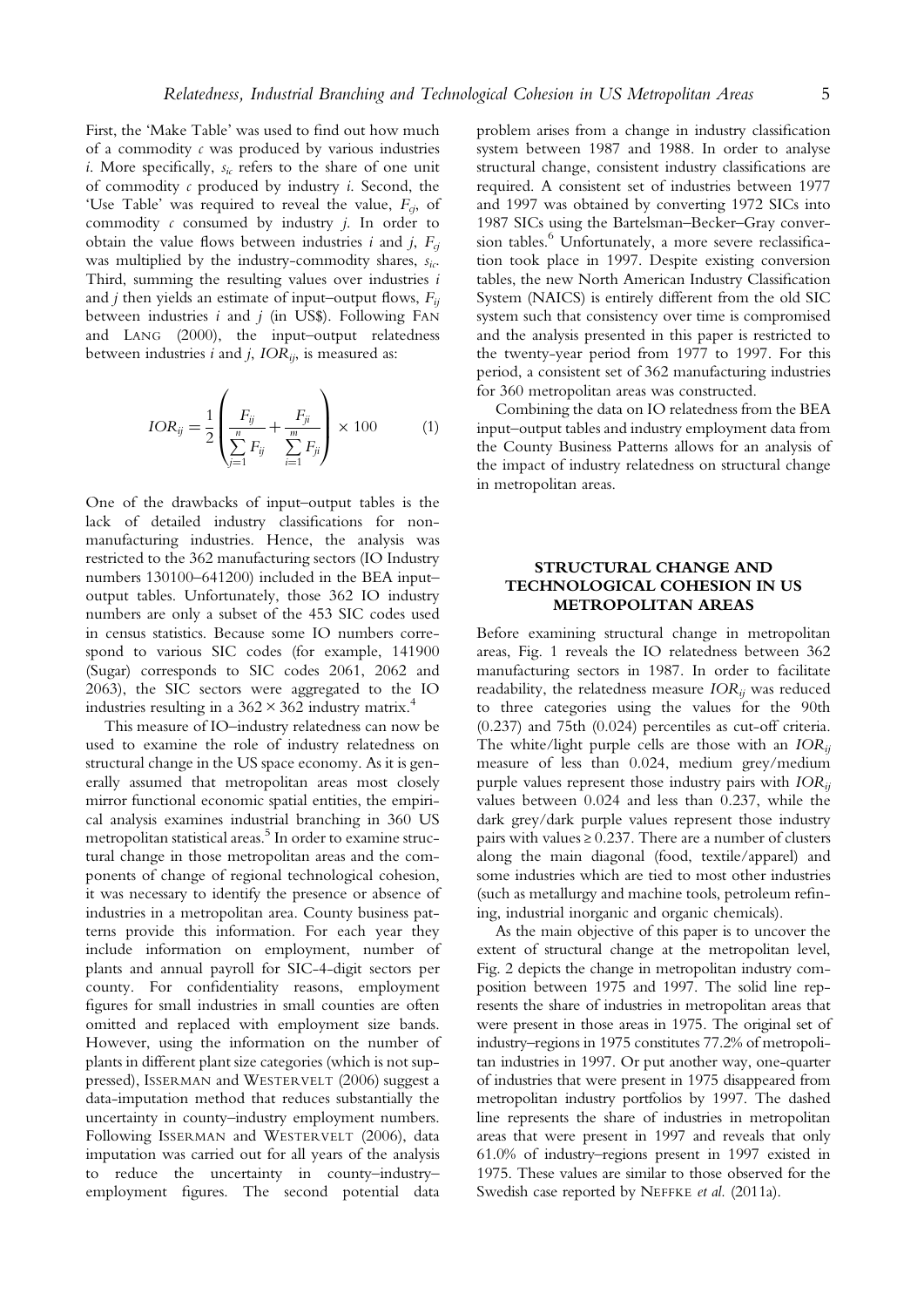

Fig. 1. Relatedness matrix based on the 1987 input–output table

Note: IOR: 90 percentile = 0.237; and 75th percentile = 0.024; dark grey/dark purple: IOR values  $>$  = 0.237; medium grey/medium purple:  $0.0237 \leq$  = IOR values  $\leq 0.24$ ; and white/light purple: IOR values  $\leq 0.024$ 



Fig. 2. Structural change in US metropolitan areas, 1975–1997

Note: The solid line represents the shares of industries present in a metropolitan area in 1975; the dashed line represents the shares of industries present in a metropolitan area in 1997

The IOR measure reports the relatedness between industry pairs. As metropolitan areas host more than one industry, it is necessary to examine how strongly a single industry in a metropolitan area is related to all other industries that make up a regional portfolio. A regional portfolio of region  $r$ ,  $RPF<sub>r</sub>$ , in any given year is defined as the set of industries with non-zero employment in the region. In order to count links only to closely related industries, the number of links to industries with IOR values above a certain threshold are counted. The closeness of a particular industry  $i$  to all other industries *j* comprising a regional portfolio  $r$  is then defined as:

$$
doseness_{ir} = \sum_{j \in RPF_r} I\big(IOR_{ij} > 0.237\big) \tag{2}
$$



Fig. 3. Evolution of metropolitan technological cohesion Note: The vertical axis depicts the average number of related industries  $(IOR > 0.237)$  (see equation 3) averaged over all metropolitan areas; the solid line depicts the values for regional portfolio members; the dashed

line depicts the closeness of absent industries to the regional portfolio members; the line with the upwardpointing triangles depicts the closeness of entrants; and the line with diamonds depicts the closeness of exits to the regional portfolio. Values for entry are significantly

higher than those for exit in 1977 and significantly lower than those for exit in 1992. The differences in 1982 and 1988 are not statistically significant

where I(.) is an indicator function that takes the value of 1 if the argument is true and 0 if the argument is wrong. Any threshold value could be used to obtain the closeness index. A total of 0.237 is somewhat arbitrary but has been chosen because it constitutes the 90% percentile, that is, 10% of industry pairs have  $IOR_{ii} > 0.237$ .

For each region, technological cohesion is then defined as the average closeness value of industries present in a regional portfolio: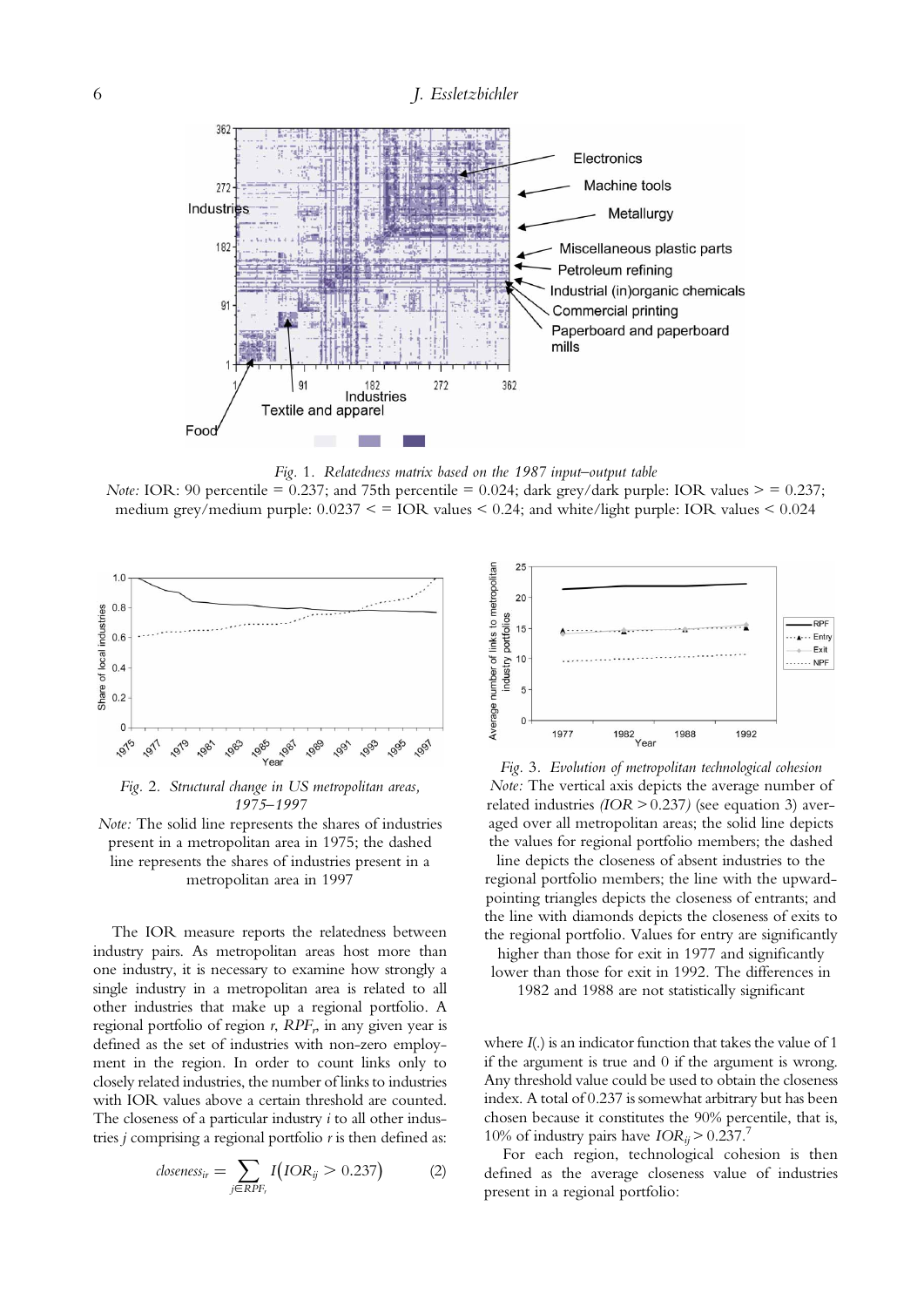$$
Technological cohesionr = \frac{1}{N_r} \sum_{i \in RPF_r} closeness_{ir} \tag{3}
$$

where  $N_r$  is the number of industries belonging to regional portfolio  $RPF_r$ . Fig. 3 depicts the technological cohesion of regional portfolios for the years 1977, 1982, 1988 and 1992 (solid line). $8$  In addition, the dotted line depicts the average closeness of industries belonging to a regional portfolio to all industries that are not part of the regional portfolio.

According to NEFFKE et al. (2011a), a regional portfolio is considered to be cohesive if the average closeness of industries to the RPF industries is higher than to industries that are not part of the RPF (regions are considered cohesive if the solid line is above the dotted line). According to Fig. 3, regional portfolios are, on average, cohesive and stable over time. This stability seems somewhat at odds with the turnover of industries depicted in Fig. 2. It is thus useful to examine how the entry and exit of industries influences the technological cohesion of a regional portfolio. Entrants are defined as industries that entered over a five-year period, while exits are defined as industries that exited over a five-year period.<sup>9</sup> The average closeness of entrants to the portfolio of industries in regions they enter is represented by upward-pointing triangles, while the average closeness of exits is represented by diamonds. Entrants tend to be closer to the regional portfolio of industries than industries that remain outside the region, suggesting that regions diversify into industries that are related to the existing industrial base. But entrants are less related to the regional portfolio members than the incumbent portfolio members, suggesting that entrants are complementing rather than simply reproducing the existing industry structure. Entry weakens the technological cohesion of regional portfolios and may be important for regions to avoid negative lock-in (see also Table 4). Exits tend to be more closely related to the regional portfolio than industries that are not part of the regional portfolio, suggesting that they are not entirely unrelated to the regional portfolio of which they have been part. But exits are less close to the regional portfolio of industries than the industries remaining in the portfolio, which suggests that industries that are less close to their regional portfolio are less likely to benefit from knowledge spillovers and, hence, more likely to exit a region. Because the technological cohesion of exits is lower than the technological cohesion of the remaining regional portfolio industries, exit improves the overall cohesion of a region (see also Table 4). Notice that there is little difference in the technological cohesion of entrants and exits. While entrants are closer to the regional portfolio in 1977, exits are closer to the regional portfolio in 1992. The differences between the closeness values of entrants and exits are not statistically significant in 1982 and 1988 (Fig. 3). This is different from the Swedish case, where the

technological cohesion of entrants is considerably higher than the technological cohesion of exits and much closer to the technological cohesion of regional portfolio members. But overall, the results are similar despite the fact that relatedness is measured differently and the economic–geographic context differs for the two cases. More specifically, the three main sets of findings identified by NEFFKE et al. (2011a) are broadly substantiated: First, regional portfolios are technologically cohesive and remain so over time. Second, industries are more likely to enter a region if they are technologically related to the existing regional portfolio of industries. Third, industries that are less closely tied to the regional portfolio than other portfolio members are more likely to exit the industry. These three findings are examined in further detail below.

Membership, entry and exit can be formally defined as:

$$
member_{ir}^t = I(i \in RPF(r, t))
$$
\n<sup>(4)</sup>

$$
entry_{ir}^{t+5} = I(i \notin RPF(r, t) \land i \in RPF(r, t+5)) \quad (5)
$$

$$
exit_{ir}^t = I(i \in RPF(r, t) \land i \notin RPF(r, t+5)) \qquad (6)
$$

The member variable takes on a value of 1 if industry *i* was part of regional portfolio  $RPF_r$  at time t and 0 if it was not part of  $RPF_r$ . The entry variable takes on a value of 1 if industry i was not part of regional portfolio  $RPF_r$  in year t and was part of  $RPF_r$  in year  $t + 5$ . The exit variable takes on a value of 1 if industry i was part of regional portfolio  $RPF<sub>r</sub>$  in year t and was no longer part of  $RPF<sub>r</sub>$  in year  $t + 5$ . Table 1 presents descriptive information of the dummy variables and the size of regions and industries. All tables are based on industry–metropolitan area observations pooled across four five-year periods resulting in 521 280 (352 industries  $\times$ 360 metropolitan areas  $\times$  4 periods) observations for calculations involving the membership dummies. Because entry can only occur if industries were not present in a region in year t, the number of observations involving the entry dummy is reduced to a subsample of 356454 industry–regions. These are the potential entry opportunities for industries. Because exit can only occur if industries were present in year  $t$ , the subsample for potential exit opportunities of 164 826 industry– regions was used for the calculation of descriptive statistics involving the exit dummy. Adding both subsamples results in the complete sample again.

Table 2 reveals the correlation coefficients between values for closeness and member, entry and exit dummies. While the relationship between closeness values and membership and entry dummies is positive, the correlation coefficient for exit is negative. Industries are more likely to be members of a regional portfolio and enter a metropolitan area if they are closely related to the existing portfolio while they are more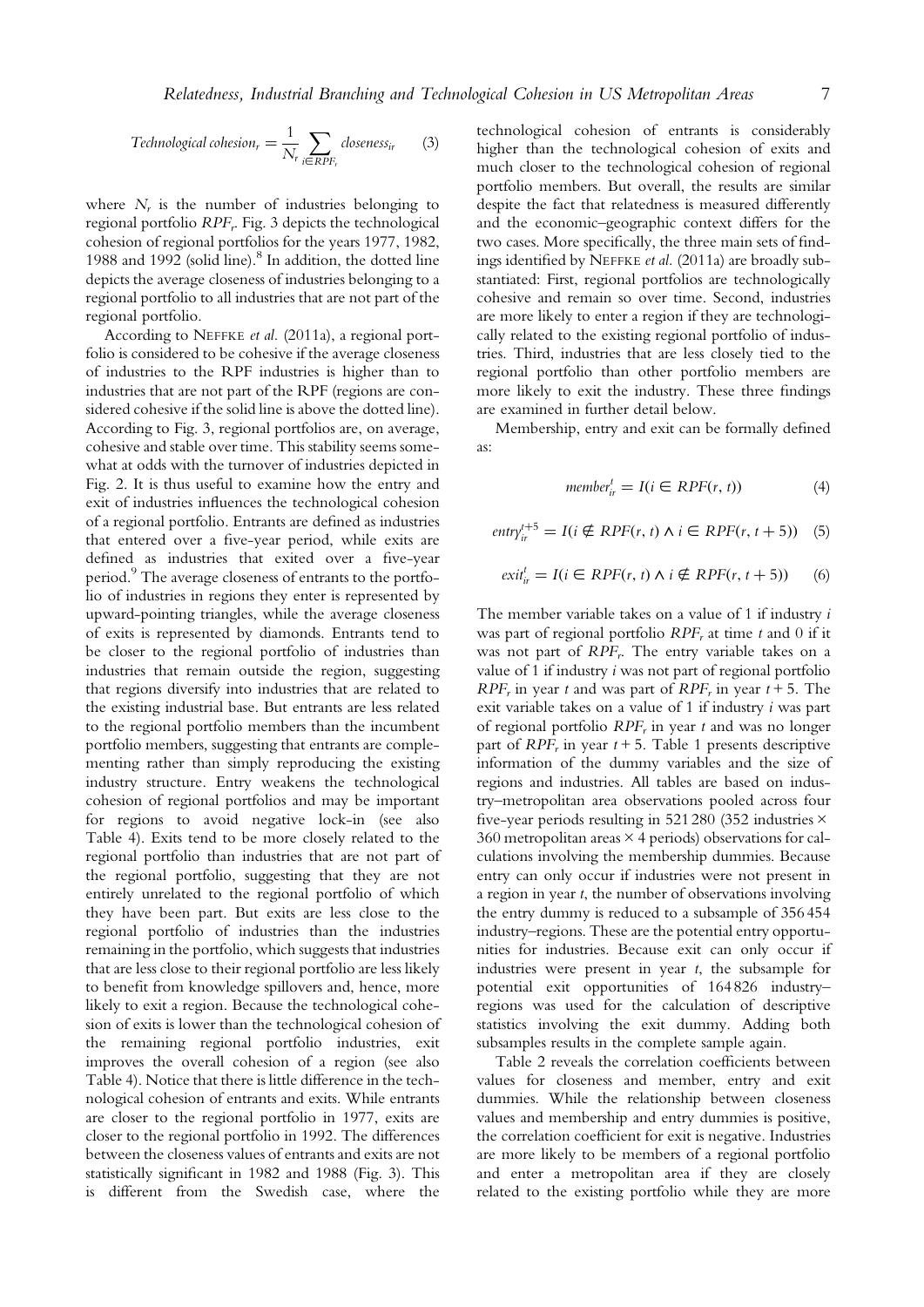Table 1. Descriptive statistics

| Variable                 | Number of observations | Mean  | Standard deviation (SD) | Minimum | Maximum |  |
|--------------------------|------------------------|-------|-------------------------|---------|---------|--|
| Member                   | 521280                 | 0.32  | 0.46                    | 0.00    | 1.00    |  |
| Entry                    | 356454                 | 0.09  | 0.28                    | 0.00    | 1.00    |  |
| Exit                     | 164 826                | 0.14  | 0.35                    | 0.00    | 1.00    |  |
| $Closeness (PF_r)$       | 521280                 | 13.83 | 15.96                   | 0.00    | 273.00  |  |
| Closeness (non- $PF_r$ ) | 521280                 | 22.28 | 26.31                   | 0.00    | 280.00  |  |
| $\log_{10}[emp(r)]$      | 521280                 | 4.21  | 0.56                    | 2.31    | 6.10    |  |
| $log_{10}[emp(i)]$       | 521280                 | 4.43  | 0.48                    | 2.98    | 6.04    |  |

Note: Observations refer to industry–region combinations. Variables: Member = membership dummy variable; Entry = entry dummy variable; Exit  $=$  exit dummy variable; *Closeness* (PF<sub>r</sub>) = number of closely related industries present in a metropolitan area; *Closeness* (non-PF<sub>r</sub>) = number of closely related industries that are absent from the metropolitan area;  $\log_{10}[emp(r)] = \logarithm$  (base 10) of total employment in metropolitan area r; and  $\log_{10}[\text{emp}(i)] = \log_{10}[\text{temp}(t)]$  for total employment in industry i; The values for the entry and exit dummies are based on restricted samples.

Table 2. Correlation between the values for closeness and the membership, entry and exit dummy variables

|        | Correlation | <i>p</i> -value | N      |  |
|--------|-------------|-----------------|--------|--|
| Member | 0.3411      | ${}< 0.0001$    | 521280 |  |
| Entry  | 0.1498      | $\leq 0.0001$   | 356454 |  |
| Exit   | $-0.1271$   | $\leq 0.0001$   | 164826 |  |

Note: The correlation coefficients for entry and exit are based on restricted samples.

likely to exit if they are less closely related to the portfolio. All correlation coefficients are statistically significant below the 0.0001 level.

In order to determine the economic importance of closeness, it is useful to examine how closeness affects the probabilities of membership, entry and exit. The probability of membership is 31.6% – the total number of industry–regions that exist in year t (164 826) divided by the total number of potential of industry–regions (521 280) – the probability of entry is 8.6% – the number of industry–region entrants (38 690) divided by the total number of potential entry opportunities (356 454) – and the probability of exit is  $14.5\%$  – the number of actual exits  $(31\;407)$ divided by the number of potential exits (164826). These probabilities can be calculated separately for different closeness values. Because of the large number of values that the closeness variable could assume, closeness values have been grouped into closeness classes with an interval width of five (for example, 0–4, 5–9, etc.). Figs 4a–c depict the probabilities of regional portfolio membership, entry and exit with increasing closeness values.

Figs 4a and 4b reveal that the probabilities of membership and entry are well below average membership and entry probabilities for low closeness values and end up far above them for high closeness values. The probability of regional portfolio membership is more than five times as high for closeness values of thirty or more compared with membership probability for closeness values of 0–4. The relative frequency of entry is close to five times higher for closeness values of thirty

or higher than the relative frequency for closeness values of 0–4. Fig. 4c depicts the probabilities of exit and demonstrates that exit probabilities decrease from 22.7% for closeness values of 0–4 to 7.7% for closeness values of thirty or higher.

In order to control for potential confounding variables, Table 3 presents the results of logistic regression analyses with membership (models 1a–c), entry (models 2a–c) and exit (models 3a–c) dummies as dependent variables. Logistic regression rather than ordinary least squares (OLS) is used because the dependent variables are binary variables (yes = 1; no = 0). Robust standard errors are reported in parentheses and odds ratios are reported in brackets. In Models 1a, 2a and 3a the closeness values of individual industries to the regional portfolio of industries are regressed on membership, entry and exit. Confirming the patterns from Figs 4a–c, closeness is positively related to membership and entry, but negatively related to exit. The odds ratios give an indication of how the odds of membership/entry/exit change after a unit change in the dependent variable (that is, one additional link). An odds ratio > 1 indicates an increase in the odds that the outcome is obtained, while an odds ratio  $\leq 1$  indicates a decrease in the odds that an outcome is obtained when increasing the independent variable by 1 unit. Table 3 reveals that the odds of membership increase by 6.9%, the odds of entry by 3.7% and the odds of exit decrease by 3.1% if an industry's closeness to the regional portfolio increases by one additional link.

The membership, entry and exit dummies are likely to be influenced by the size of industries and regions. Large industries are more likely to be part of a regional portfolio and are more likely to enter a region and less likely to exit a region. Larger metropolitan areas are able to sustain more industries and are more likely to attract new and retain existing industries. In order to control for size effects, the logarithm of total metropolitan employment and the logarithm (both with base 10) of total national industry employment has been included in models 1b, 2b and 3b. Both variables have the expected signs in all models, but the parameter estimates for closeness declined. The size of industries and metropolitan areas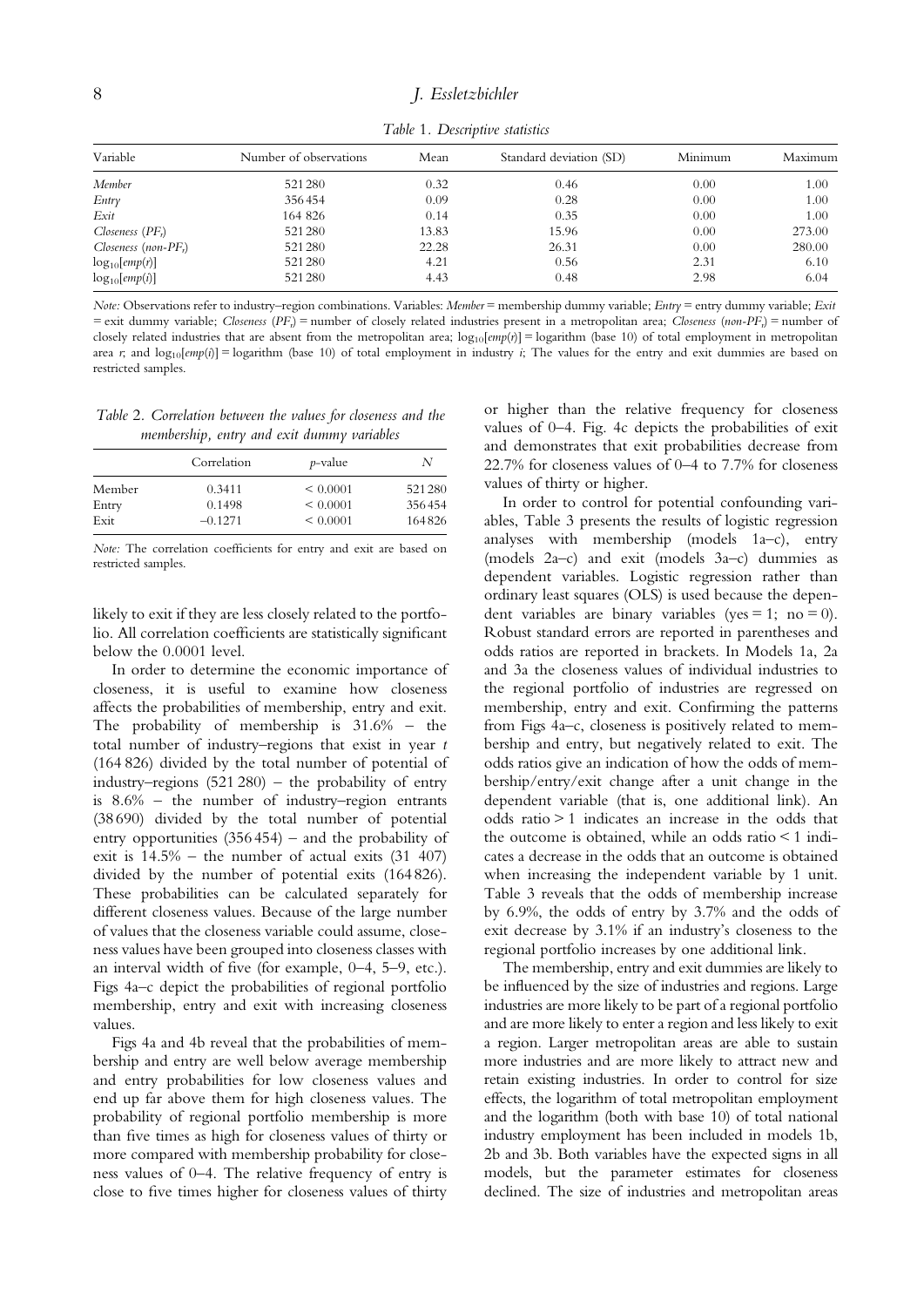

Fig. 4. Probabilities of membership (a), entry (b) and exit (c)

| Dependent variables $\rightarrow$ | Membership  |                |             | Entry       |                |            | Exit         |                |            |
|-----------------------------------|-------------|----------------|-------------|-------------|----------------|------------|--------------|----------------|------------|
| Model                             | 1a          | 1 <sub>b</sub> | 1c          | 2a          | 2 <sub>b</sub> | 2c         | 3a           | 3 <sub>b</sub> | 3c         |
| Closeness (PF)                    | $0.067*$    | $0.016*$       | $0.030*$    | $0.037*$    | $0.014*$       | $0.025*$   | $-0.031*$    | $-0.008*$      | $-0.012*$  |
|                                   | (0.000)     | (0.000)        | (0.000)     | (0.000)     | (0.000)        | (0.000)    | (0.000)      | (0.000)        | (0.000)    |
|                                   | [1.069]     | [1.016]        | [1.031]     | [1.037]     | [1.014]        | [1.026]    | [0.969]      | [0.992]        | [0.988]    |
| $\log_{10}[\text{emp}(r)]$        |             | 1.777*         | 1.462*      |             | $0.903*$       | $0.658*$   |              | $-0.952*$      | $-0.861*$  |
|                                   |             | (0.000)        | (0.000)     |             | (0.000)        | (0.000)    |              | (0.000)        | (0.000)    |
|                                   |             | [5.911]        | [4.315]     |             | [2.468]        | [1.931]    |              | [0.386]        | [0.423]    |
| $log_{10}[emp(i)]$                |             | $1.62*$        | $1.740*$    |             | 1.058*         | $1.164*$   |              | $-0.928*$      | $-0.976*$  |
|                                   |             | (0.000)        | (0.000)     |             | (0.000)        | (0.000)    |              | (0.000)        | (0.000)    |
|                                   |             | [5.079]        | [5.697]     |             | [2.879]        | [3.204]    |              | [0.395]        | [0.377]    |
| $Closeness (non-PF)$              |             |                | $-0.006*$   |             |                | $-0.010*$  |              |                | $0.004*$   |
|                                   |             |                | (0.000)     |             |                | (0.000)    |              |                | (0.000)    |
|                                   |             |                | [0.989]     |             |                | [0.990]    |              |                | [1.004]    |
| Constant                          | $-1.700*$   | $-15.914*$     | $-15.024*$  | $-2.786*$   | $-10.940*$     | $-10.696*$ | $-1.219*$    | $6.937*$       | $6.643*$   |
|                                   | (0.000)     | (0.000)        | (0.000)     | (0.000)     | (0.000)        | (0.000)    | (0.000)      | (0.000)        | (0.000)    |
| Log-likelihood                    | $-290054.9$ | $-252124.2$    | $-250133.1$ | $-101949.9$ | $-98174.1$     | $-97761.4$ | $-66163.7.5$ | $-63545.9$     | $-63485.2$ |
| Number of observations            | 521280      | 521280         | 521280      | 356454      | 356454         | 356454     | 164826       | 164826         | 164826     |

Table 3. Logistic regression analysis of the probabilities of membership, entry and exit

Note: Robust errors are shown in parentheses; and odds ratios are shown in brackets. Independent variables: Closeness (PF) = number of closely related industries in the region;  $log_{10}[emp(r)] = logarithm$  (base 10) of total manufacturing employment in a metropolitan area;  $log_{10}[emp(r)] =$ logarithm (base 10) of total US employment in the industry; and Closeness (non-PF) = number of closely related industries absent from regions. Dependent variables: Membership = 1 if an industry is found in the regional portfolio in year t; Entry = 1 if an industry is found in the regional portfolio in year  $t + 5$  but not year t; and Exit = 1 if an industry is found in the regional portfolio in year t but not in year  $t + 5$ .  $t = 1977$ , 1982, 1988 and 1992. The year 1988 was chosen as the starting year for period 3 in order to avoid any remaining inconsistencies from changes in industry classifications between 1987 and 1988. However, using 1987 instead of 1988 did not alter the conclusions of the results.

will positively influence membership and entry independent of the relatedness of specific industries to the regional portfolio of industries. Ceteris paribus, they will also influence exit probabilities negatively. In order to get an indication of the size of the effects, it is useful to look at the odds ratios again. The odds ratios for industry and metropolitan size are similar. Keeping the effects of other independent variables constant, a 1-unit increase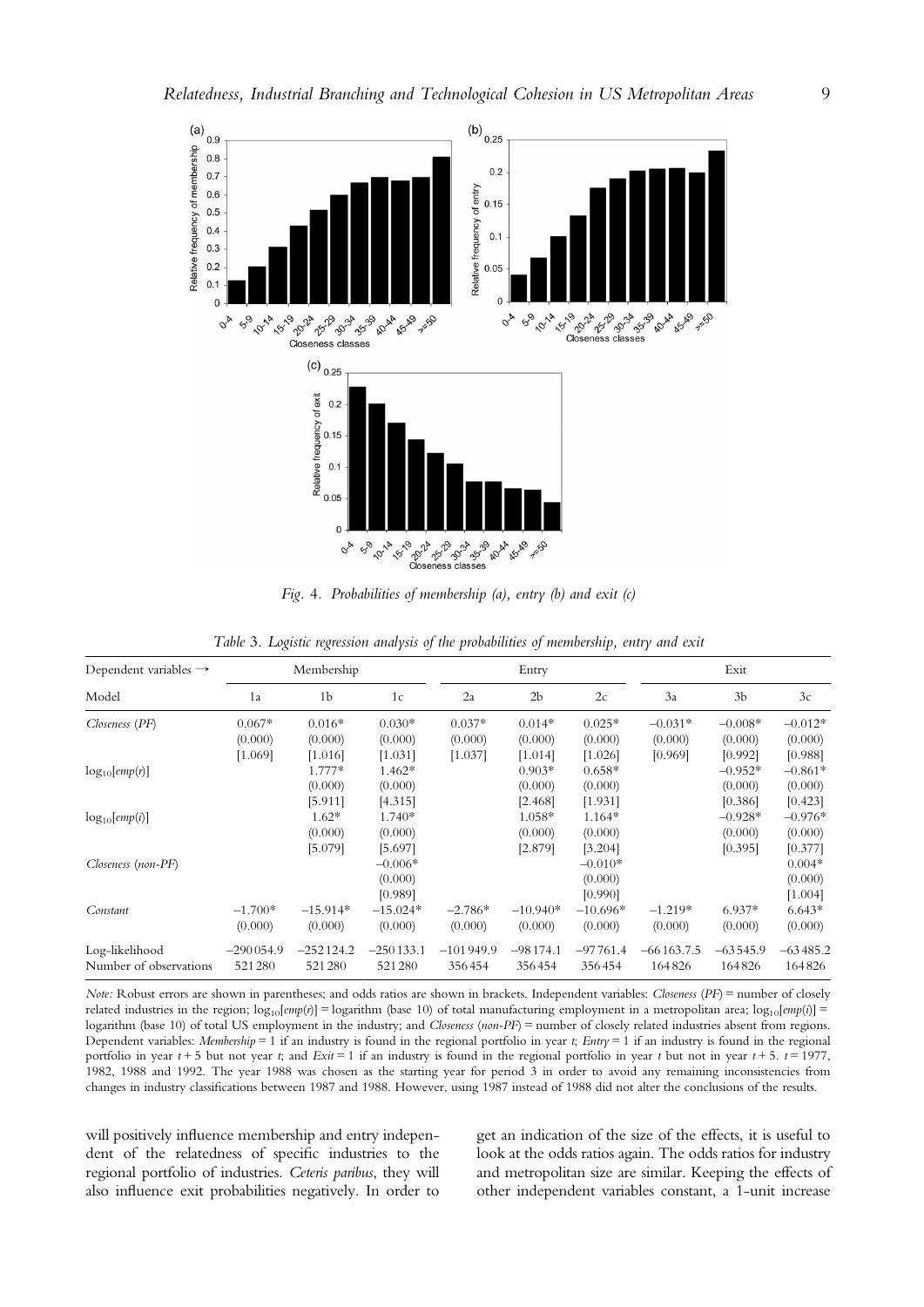in the size of a metropolitan area (equalling a tenfold employment increase), will increase the odds of membership by 5.9%, the odds of entry by 2.5% and decrease the odds of exit by 61.4%. Similarly, a 1 unit increase in the size of industry will increase the odds of membership by 5.1%, the odds of entry by 2.9% and decrease the odds of exit by 60.5%. On the other hand, a 1 unit change in the closeness variable would result in an increase in the odds of membership by 1.6% and the odds of entry by 1.4%, while it would decrease the odds of exit by 0.8%.

The probabilities of membership, entry and exit of an industry may also be influenced by its closeness to industry portfolios absent from the region as relatededness to industries in other regions may increase the probability of industries to exit from the regional portfolio and relocate to those regions. Models 1c, 2c and 3c thus add an industry's closeness to the portfolio of industries absent from the region to the model. This variable is negatively related to member and entry probabilities and positively related to exit probabilities. Under ceteris paribus conditions, if a large number of related industries is absent from a region, then membership and entry probabilities are lower and the probability of exit increases. Or, in other words, other regions that host related industries are more likely to host, attract and retain those industries. The signs of the parameter estimates for closeness (RPF), metropolitan and industry size do not change with the inclusion of this variable although the odds ratios for closeness (RPF) and industry size increase somewhat and the odds ratios for the size of metropolitan areas decreases. The odds ratio for the closeness to industries absent from a region is relatively small, lowering the odds of membership and entry by 1.1% and 1.0% and increasing the odds of exit by 0.4% with an additional link to industries absent from the region.

The analysis shows the membership, entry and exit probabilities of individual industries to regional portfolios but does not explain the contribution of industry entry and exit to changes in regional technological cohesion overall. While NEFFKE et al. (2011a) conceptualize regional evolution as creative destruction through entry and exit of related industries, they do not consider selection effects. Entry and exit are probably the driving forces of change in the long-run, but the differential growth of industries will contribute to changes in regional technological cohesion in the short and medium run. The next section thus offers a decomposition of aggregate changes in metropolitan technological cohesion into selection, entry and exit effects.

## COMPONENTS OF CHANGE IN TECHNOLOGICAL COHESION OF METROPOLITAN AREAS

In order to account for selection in addition to entry and exit effects on changes in technological cohesion, an



Fig. 5. Evolution of standardized metropolitan technological cohesion

Note: The vertical axis depicts the average number of

links of an industry to regional portfolio members standardized by the number of industries in a regional portfolio (see equation 7) and averaged over all metropolitan areas; the solid line depicts the values for regional portfolio members; the dashed line depicts the closeness of absent industries to the regional portfolio members; the line with the upward-pointing triangles depicts the closeness of entrants; and the line with diamonds depicts the closeness of exits to the regional portfolio. All values are statistically significantly different from each other at the 0.01 level, with the exception of entry and exit in 1982 and 1988 where the difference is only significant at the 0.05 level

employment-weighted measure of technological cohesion is required. Rather than treating each industry equal as assumed in the previous analysis, the contribution of an industry to the technological cohesion of a metropolitan area depends not only on its closeness to the regional portfolio, but also on its metropolitan employment share. Furthermore, the closeness measure (see equation 2) is in part influenced by the size of a metropolitan area and is expected to be higher in large metropolitan areas than in small metropolitan areas, as larger areas tend to sustain a larger number of industries and, hence, the expected number of links of any single industry is higher in large metropolitan areas with a large number of industries with which to link.10 Because the desire is to look at the relative effects of entry, exit and incumbents on technological cohesion, it is therefore useful to standardize the closeness of industry i to regional portfolio  $r$  by the number of industries in a region,  $N_r$ , to obtain the standardized closeness measure,  $SC_{ir}$ , where:

$$
SC_{ir} = \frac{doseness_{ir}}{N_r} \tag{7}
$$

The value of this measure can be interpreted as the average number of links of industry i to all other regional portfolio members. Fig. 5 depicts the average of  $SC_{ir}$  for industries belonging to a regional portfolio (solid line), industries absent from the regional portfolio (dashed line), and entering (upward-pointing triangles) and exiting (diamonds) industries. While the result appears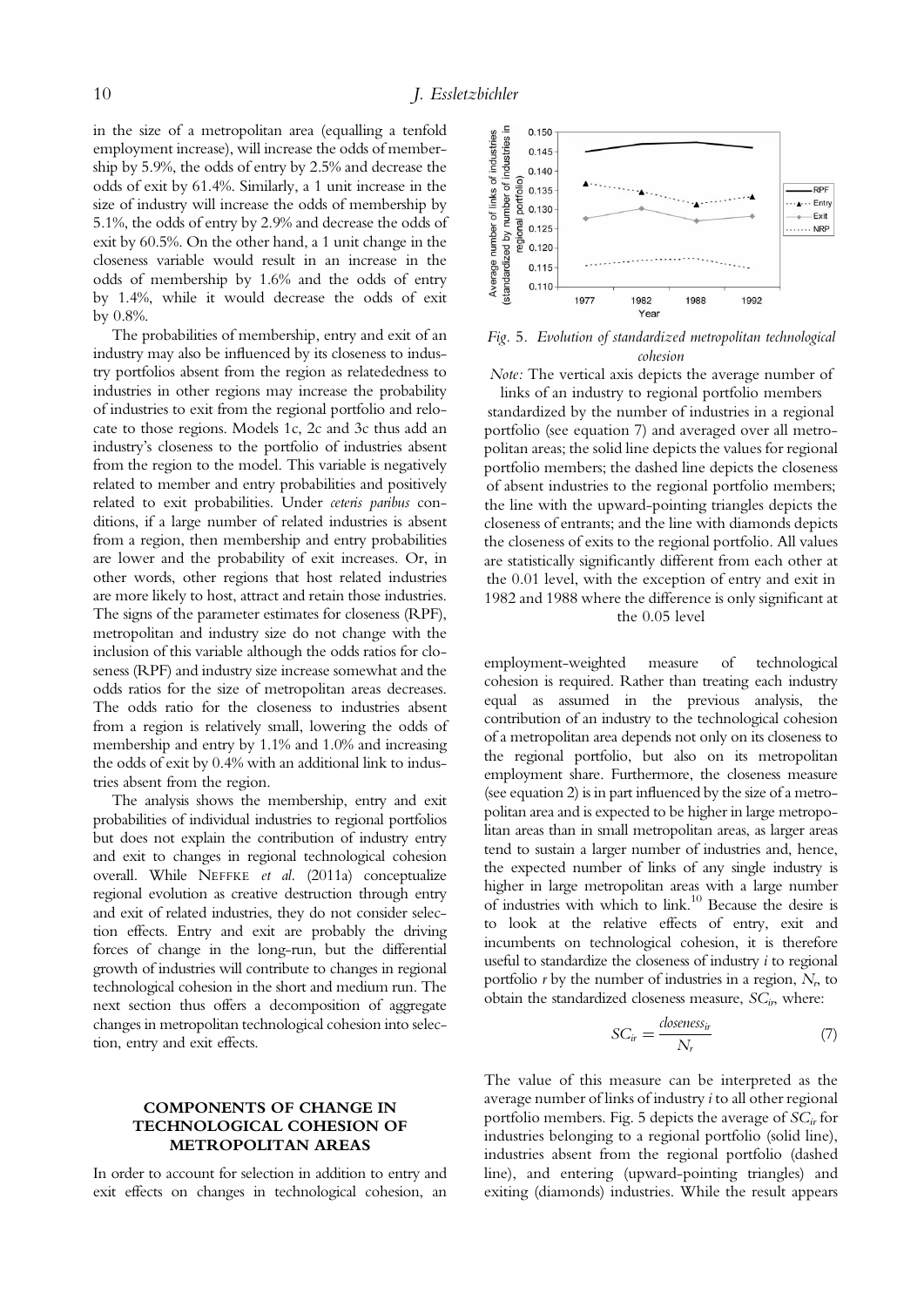$(8)$ 

similar to the average closeness values depicted in Fig. 3, entrants exhibit considerably higher standardized closeness values than exits (the differences between entry and exit are statistically significant at the 0.01 level for the periods 1977 and 1992, and at the 0.05 level for the periods 1982 and 1988).

An employment-weighted measure of metropolitan technological cohesion of metropolitan area r and at time t,  $\widetilde{WTC}^t_r$  is then defined as:

 $s_{ir}^t SC_i^t$ 

 $WTC_r^t = \sum_i$ 

where:

$$
s_{ir}^t = \frac{emp_{ir}^t}{\sum_i emp_{ir}^t}
$$

is the employment share of industry  $i$  in metropolitan area  $r$  at time  $t$ , divided by total manufacturing employment in the metropolitan area. Following the literature on productivity decomposition (FOSTER et al., 1998), the change in technological cohesion in metropolitan area r and between times t and  $t + 1$  is then:

$$
WTC_r^{t+1} - WTC_r^t = \sum_{i \in INC} (SC_{ir}^{t+1} - SC_{ir}^t) s_{ir}^t
$$
  
+ 
$$
\sum_{i \in INC} (s_{ir}^{t+1} - s_{ir}^t) (SC_{ir}^t - WTC_r^t)
$$
  
+ 
$$
\sum_{i \in INC} (SC_{ir}^{t+1} - SC_{ir}^t) (s_{ir}^{t+1} - s_{ir}^t)
$$
  
+ 
$$
\sum_{i \in N} (SC_{ir}^{t+1} - WTC_r^t) s_{ir}^{t+1}
$$
  
- 
$$
\sum_{i \in X} (SC_{ir}^t - WTC_{ir}^t) s_{ir}^t
$$
 (9)

The subscript INC denotes incumbent industries, industries that exist in  $t$  and  $t + 1$ ; N represents entering industries that exist in  $t + 1$  but were not in operation in year t; and X denotes exiting industries, industries that were part of the regional portfolio in year  $t$  but were no longer present in the region in year  $t + 1$ .

Aggregate change in technological cohesion of a metropolitan area can then be understood as the sum

of five components. The first three components in equation (9) represent changes relating to incumbent industries, while the fourth component represents changes attributed to entrants, and the fifth component represents changes attributed to exits. The first incumbent term measures the change in the standardized closeness values of incumbent industries assuming that employment shares of those industries remain constant. This term is usually interpreted as innovation effect in productivity studies, but here refers to the adaptation of the regional portfolio to the existing sets of industries. Because the relatedness between sectors,  $IOR_{ii}$  (see equation 1) was kept constant over time,  $SC_{ir}$  can only change if the composition of the regional portfolio changes. Thus, a positive 'portfolio effect' means that the regional industry portfolio has become more closely related to its incumbent industries, that is, the net effect of entry and exit results in a more coherent portfolio (assuming that the relative weight of incumbent industries is kept constant). The second term represents a selection effect. This term is positive if industries with standardized relatedness values higher than the value for the regional average (weighted technological cohesion) expand their employment shares relative to those with relatedness values lower than the regional average. The term is negative if less related industries expand market shares or if more related industries shrink. If industries do indeed benefit from their relatedness with other sectors in the metropolitan area, then selection would expected to be positive. The third term is a covariance term that is positive if industries for which the regional portfolio of industries has become more closely related also expand their market shares. From an evolutionary point of view, the selection effect is the most interesting and meaningful of the three incumbent effects and, as Table 4 illustrates, it is also the most important of the three incumbent effects to explain aggregate change in technological cohesion. The entry term is positive if entering industries are more closely related to the regional portfolio than average. The exit term is negative if industries more closely related to the regional portfolio than average exit the metropolitan area and positive if less

Table 4. Components of change in employment-weighted metropolitan technological cohesion, 1977–1997

| Period    |      | Change in metropolitan<br>technological cohesion | 'Portfolio' | Selection | Covariance | Entry      | Exit       |
|-----------|------|--------------------------------------------------|-------------|-----------|------------|------------|------------|
| 1977-1982 | Δ    | 0.00525                                          | 0.00112     | 0.00256   | 0.00044    | $-0.00171$ | $-0.00284$ |
|           | $\%$ | (2.87)                                           | (12.90)     | (29.58)   | (5.06)     | $(-19.73)$ | $(-32.73)$ |
| 1982-1987 | Δ    | 0.00145                                          | $-0.00074$  | 0.00165   | 0.00006    | $-0.00155$ | $-0.00202$ |
|           | $\%$ | (0.77)                                           | $(-12.23)$  | (27.49)   | (1.05)     | $(-25.69)$ | $(-33.54)$ |
| 1988-1992 | Δ    | 0.00325                                          | $-0.00119$  | 0.00399   | $-0.00013$ | $-0.00124$ | $-0.00182$ |
|           | $\%$ | (1.69)                                           | $(-14.20)$  | (47.63)   | $(-1.60)$  | $(-14.80)$ | $(-21.77)$ |
| 1992-1997 | Δ    | 0.00543                                          | 0.00112     | 0.00501   | $-0.00030$ | $-0.00302$ | $-0.00262$ |
|           | $\%$ | (2.78)                                           | (9.31)      | (41.52)   | $(-2.47)$  | $(-25.01)$ | $(-21.69)$ |

Note: Percentages for aggregate change represent rates of change for each period. Percentages for the individual components refer to the share of each component in the sum of the absolute values of each component.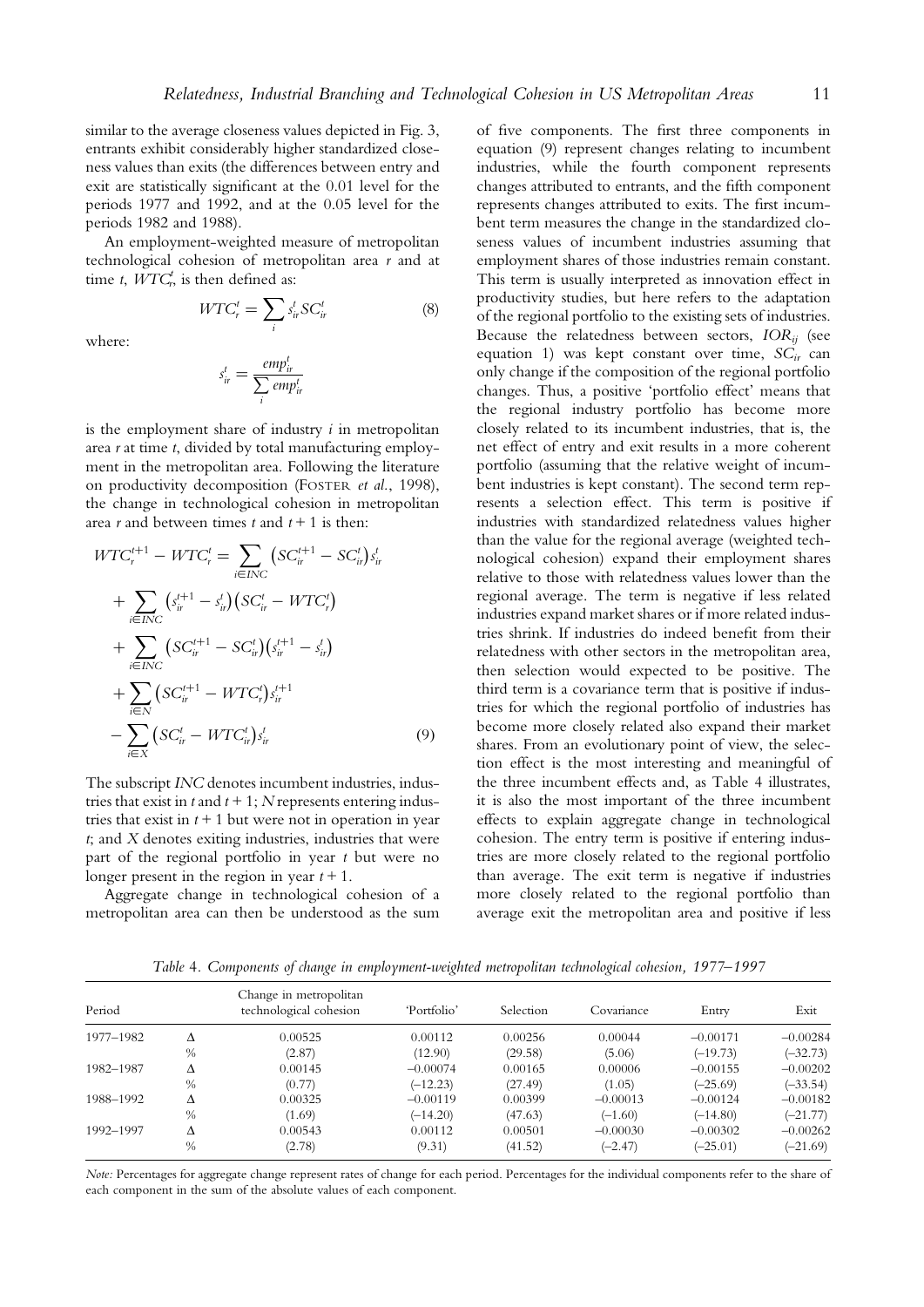closely related industries exit the industry (the exit of less related industries increases metropolitan technological cohesion).

Table 4 depicts the average contributions of each component to average change in metropolitan technological cohesion for each of the four periods. The percentages (in parentheses) are based on the share of each component on the sum of the absolute values of the five components.

The employment-weighted technological cohesion measure increased during all periods and growth was most pronounced in the periods 1977–1982 (2.87%) and 1992–1997 (2.78%). Although entry and exit contribute significantly to aggregate changes in technological cohesion in all periods (in particular up to the mid-1980s), selection effects are not negligible and selection was the most important effect from 1988 onwards. It is also noticeable that entry reduces technological cohesion, although the net effect of entry and exit results in an increase in cohesion save for the period 1992– 1997. While industry entry and exit are important for shaping metropolitan technological cohesion, the decomposition analysis also demonstrates that selection operating on incumbent industries constitutes an important evolutionary force, at least in the short and medium run. The analysis also demonstrates that high contributions of selection and exit results in increasing employment concentrations in related industries.

## **CONCLUSION**

This paper contributes to the conceptual and empirical development in evolutionary economic geography focusing on the emergence and path-dependent trajectory of technological and industrial variety (BOSCHMA and FRENKEN, 2006; BOSCHMA and MARTIN, 2010; ESSLETZBICHLER and RIGBY, 2010; ESSLETZBICHLER, 2012). More specifically, it complements and augments the literature on relatedness and the conceptualization of regional evolution as industrial branching process (FRENKEN and BOSCHMA, 2007; NEFFKE et al., 2011a). Rather than measuring relatedness through cooccurrence or exploiting information embedded in industry hierarchies, this paper attempted to corroborate the general findings of this literature with a relatedness measure based on the relative strength of input–output relations (FAN and LANG, 2000). One of the shortcomings of using a different relatedness measure is the inability to identify the sources of similarities and differences in results as they could arise from the properties of the respective relatedness measures or from differences in economic–geographic context (for example, differences in subsidies to keep unproductive industries alive, research and development (R&D) programmes to search actively for and attract new industries to a region, etc.).

Despite the differences in measurement and context, this paper confirms broadly the results of NEFFKE et al.'s (2011a) analysis of the Swedish manufacturing sector. First, the probabilities of metropolitan industry portfolio membership and entry to the portfolio are positively related to the closeness of those industries to their respective metropolitan industry portfolios, while exit probabilities increase with declining closeness to the metropolitan portfolio. Second, the average number of links of entrants and exits is smaller than the average number of links among metropolitan portfolio members. Thus, while entrants add technological variety and decrease technological cohesion, exits reduce technological variety and increase technological cohesion in a metropolitan area. Third, as a result of the combined entry and exit effects and despite considerable industry turnover, metropolitan technological cohesion remains relatively stable over time. While those results are broadly confirmed, the relative impact of relatedness on the probabilities of membership, entry and exit differs between the Swedish and US case. More systematic comparative research is necessary to examine the origin of those differences.

In a second step, the paper then examined the impact of different forces behind changes in technological cohesion including selection, entry and exit. For this purpose, an employment-weighted measure of technological cohesion was developed where not only relatedness, but also the relative size of sectors was taken into consideration. Changes in employment-weighted cohesion could then be decomposed into selection, entry and exit effects. While the entry/exit dynamic explains in part the evolution of metropolitan technological cohesion, selection effects are equally important in the US case. Cities become more cohesive because the positive effect of exit on technological cohesion is larger than the negative effect of entry and because those industries that are more closely related to the metropolitan industry portfolio expand their employment shares relative to those that are not. Because of the variety-reducing effects of selection and exit, entry is essential to inject novelty in metropolitan areas. The decomposition analysis demonstrates the importance of employment reallocation to related incumbent industries and the importance of entry to lower technological cohesion, but it does not answer the question whether technological cohesion, changes in cohesion or the contribution of individual components result in faster economic transformation or metropolitan growth.

The results point to a number of future research questions with important policy implications. First, while it is interesting to uncover the roots of path-dependent evolution in metropolitan areas, it is important to examine how the technological cohesion of metropolitan areas is linked to their performance including changes in employment and unemployment rates, productivity and output growth or the pace of technological change. Are regions that are more/less technologically cohesive expanding their market shares relative to those that are not?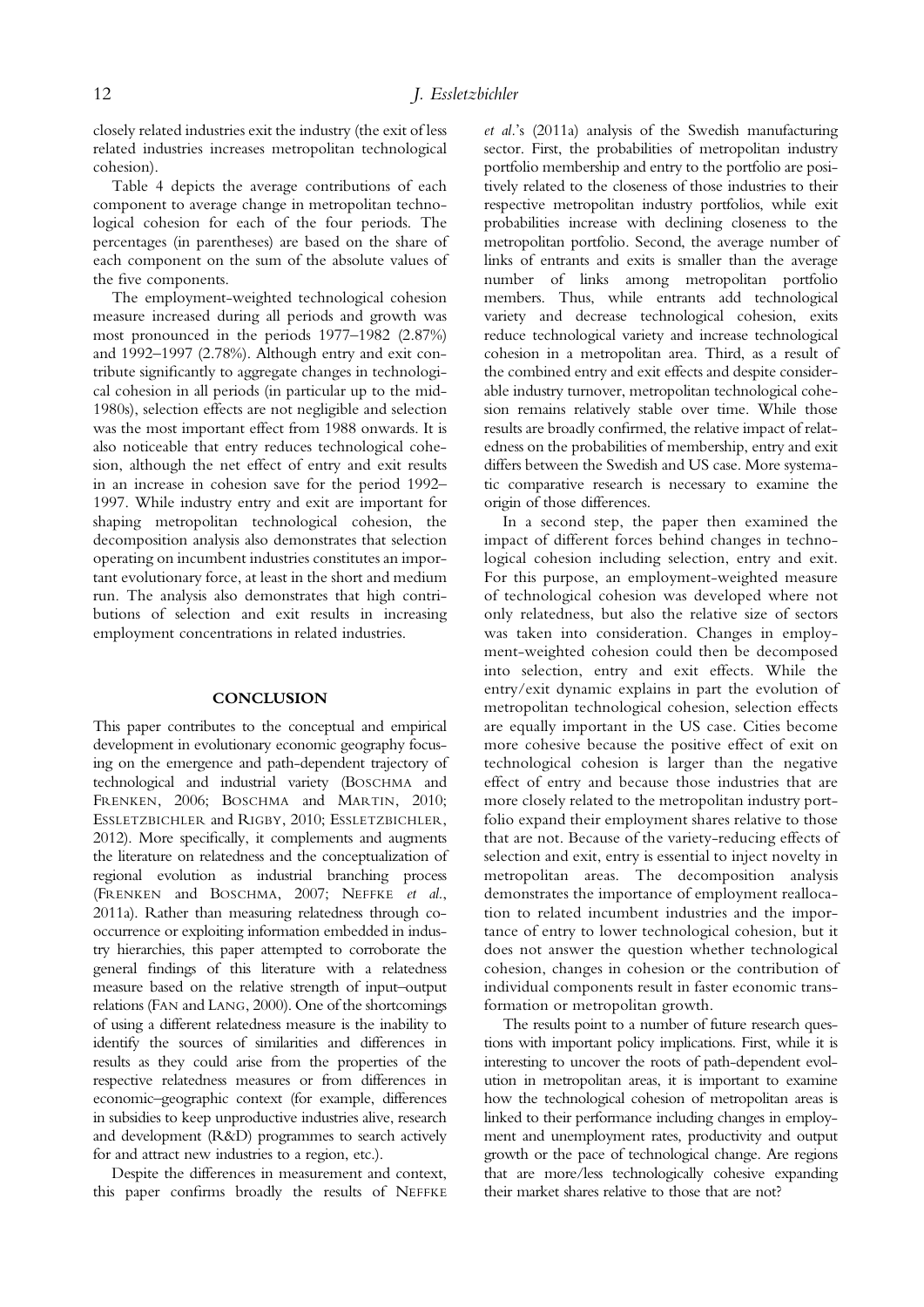Second, detailed historical industry case studies could help to examine the trajectories of individual metropolitan areas over time as performance is likely linked to particular metropolitan industry specializations (see also HIDALGO et al., 2007; POTTER and WATTS, 2012). Are areas with industries occupying central locations in product space more likely to diversify into new industries and, hence, rejuvenate their economies? Are those areas with industries occupying peripheral parts of the product space more likely to become locked into a declining regional trajectory and/or have less potential to create new evolutionary pathways?

Third, a more careful analysis of the components of change for individual metropolitan areas may help identify the main bottlenecks for future economic development. If incumbent industries dominate a metropolitan area, selection pressures may result in negative lock-in, while too much entry may result in technological incoherence and lack of knowledge spillovers between individual sectors.

Fourth, the focus on branching into related industries paints a picture of gradual metropolitan evolution. However, cities often go through phases of rapid transformation and surges of economic growth that are difficult to reconcile with this image of gradual change. Hence, the identification of threshold effects or minimum levels of relatedness could prove important for regional path creation and needs to be investigated in future papers on regional evolution. Future work also requires an explicit analysis of the time frame over which change is measured as radical technological breakthrough will occur necessarily in one place or another over longer time frames. It certainly will require new methodological work as existing industry, product or skill classifications will be unable to shed light on radically new industries, products or skills not yet defined as such. Work also needs to take into consideration the fact that relatedness measures are based on actually observed and already-made links, but that they do exclude industry complementarities that are not yet exploited and hence detectable with those measures.<sup>11</sup>

In this sense, the analysis presented in this paper complements and adds to the rapidly growing theoretical and empirical literature in evolutionary economic geography on the role of relatedness for the creative destruction of regional and metropolitan economies. It points towards the need for theoretical refinement and systematic comparative empirical work to understand the influence of different relatedness measures, time frames and geographic context on the empirical findings.

Acknowledgement - The author would like to thank the three independent reviewers for their critical engagement with an earlier version of this paper and for excellent suggestions to improve it.

#### APPENDIX A

| Dependent variables $\rightarrow$ | Membership   |                |             | Entry       |                |            | Exit       |                |            |
|-----------------------------------|--------------|----------------|-------------|-------------|----------------|------------|------------|----------------|------------|
| Model                             | 1a           | 1 <sub>b</sub> | 1c          | 2a          | 2 <sub>b</sub> | 2c         | 3a         | 3 <sub>b</sub> | 3c         |
| Closeness (PF)                    | $0.036*$     | $0.011*$       | $0.019*$    | $0.022*$    | $0.011*$       | $0.017*$   | $-0.017*$  | $-0.005*$      | $-0.008*$  |
|                                   | (0.000)      | (0.000)        | (0.000)     | (0.000)     | (0.000)        | (0.000)    | (0.000)    | (0.000)        | (0.000)    |
|                                   | [1.037]      | [1.011]        | [1.019]     | [1.023]     | [1.011]        | [1.017]    | [0.983]    | [0.995]        | [0.992]    |
| $log_{10}[emp(r)]$                |              | $1.610*$       | $1.133*$    |             | $0.737*$       | $0.416*$   |            | $-0.880*$      | $-0.697*$  |
|                                   |              | (0.000)        | (0.000)     |             | (0.000)        | (0.000)    |            | (0.000)        | (0.000)    |
|                                   |              | [5.002]        | [3.105]     |             | [2.089]        | [1.516]    |            | [0.415]        | [0.498]    |
| $log_{10}[emp(i)]$                |              | $1.563*$       | 1.758*      |             | $0.992*$       | $1.132*$   |            | $-0.904*$      | $-1.005*$  |
|                                   |              | (0.000)        | (0.000)     |             | (0.000)        | (0.000)    |            | (0.000)        | (0.000)    |
|                                   |              | [4.772]        | [5.801]     |             | [2.697]        | [3.102]    |            | [0.404]        | [0.366]    |
| Closeness (non-PF)                |              |                | $-0.007*$   |             |                | $-0.005*$  |            |                | $0.003*$   |
|                                   |              |                | (0.000)     |             |                | (0.000)    |            |                | (0.000)    |
|                                   |              |                | [0.993]     |             |                | [0.995]    |            |                | [1.003]    |
| Constant                          | $-2.024*$    | $-15.086*$     | $-13.746*$  | $-3.006*$   | $-10.124*$     | $-9.261*$  | $-1.013*$  | $6.496*$       | $6.084*$   |
|                                   | (0.000)      | (0.000)        | (0.000)     | (0.000)     | (0.000)        | (0.000)    | (0.000)    | (0.000)        | (0.000)    |
| Log-likelihood                    | $-278651.23$ | $-251027.0$    | $-248271.8$ | $-100541.6$ | $-97774.6$     | $-97345.9$ | $-65482.8$ | $-63500.6$     | $-63362.3$ |
| Number of observations            | 521280       | 521280         | 521280      | 356454      | 356454         | 356454     | 164826     | 164826         | 164826     |

Table A1. Logistic regression analysis of the probabilities of membership, entry and exit

Note: Robust errors are shown in parentheses; and odds ratios are shown in brackets. Independent variables: Closeness (PF) = number of closely related industries in the region;  $log_{10}[emp(r)] = logarithm$  (base 10) of total manufacturing employment in a metropolitan area;  $log_{10}[emp(r)] =$ logarithm (base 10) of total US employment in the industry; and Closeness (non-PF) = number of closely related industries absent from regions. Dependent variables: Membership = 1 if an industry is found in the regional portfolio in year t; Entry = 1 if an industry is found in the regional portfolio in year  $t + 5$  but not year t; Exit = 1 if an industry is found in the regional portfolio in year t but not in year  $t + 5$ .  $t = 1977$ , 1982, 1988 and 1992. The year 1988 was chosen as the starting year for period 3 in order to avoid any remaining inconsistencies from changes in industry classifications between 1987 and 1988. However, using 1987 instead of 1988 did not alter the conclusions of the results. Industries are considered related if  $IOR_{ij} \ge 0.024$ , such that the top 25% of industry pairs are considered to be related.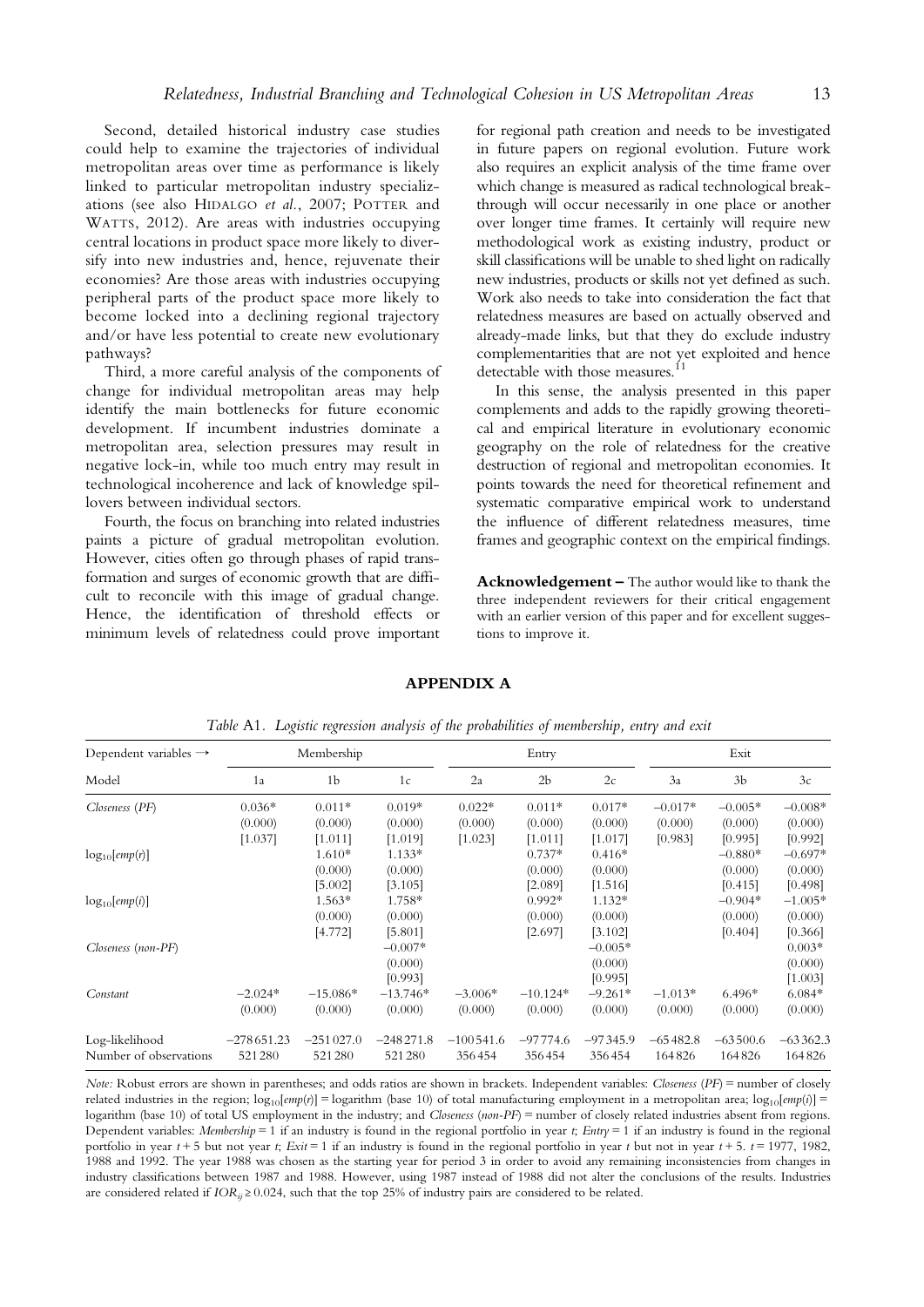#### **NOTES**

- 1. SIC = Standard Industry Classification.
- 2. Exploring the existence of critical threshold effects to generate rapid regional transformations would be an interesting study of research and could point towards regional evolution as punctuated equilibria rather than gradual change.
- 3. As one of the reviewers pointed out, this paper contributes a novel empirical analysis to the existing set of studies on industrial branching, but is unable to offer a clear conclusion on the origin of diverging results from other studies as not only the measure of relatedness, but also the geographic and temporal contexts vary.
- 4. In this analysis industry relatedness is held constant over the whole period to facilitate the component-of-change analysis. Treating relatedness as a dynamic concept is left for future investigation.
- 5. For a complete list and definition of metropolitan areas, see [http://www.census.gov/population/metro/data/](http://www.census.gov/population/metro/data/metrodef.html/)

[metrodef.html/.](http://www.census.gov/population/metro/data/metrodef.html/) Metropolitan areas in Alaska, Hawaii and Puerto Rico were excluded from the analysis.

- 6. See<http://www.nber.org/nberces/>.
- 7. Substituting these relatedness values with the original  $IOR_{ii}$  values or a threshold value of 0.024, the 75th percentile, does not produce qualitatively different results from those presented here. The logistic regression results are presented in Table A1 in Appendix A.
- 8. The year 1988 rather than 1987 was chosen as the starting year of the third period in order to eliminate a potential impact of the industry reclassification on entry and exit rates.
- 9. Experiments with one-year periods did not alter the conclusions of the results.
- 10. This was addressed through the inclusion of metropolitan size as an independent variable in the regression analysis presented in Table 3.
- 11. The author thanks one of the reviewers who pointed this out as this is an important methodological question that will need addressing especially when examining change over long time frames.

#### **REFERENCES**

- BALDWIN J. (1998) The Dynamics of Industrial Competition. A North American Perspective. Cambridge University Press, Cambridge. BATHELT H., MALMBERG A. and MASKELL P. (2004) Clusters and knowledge: local buzz, global pipelines and the process of knowledge creation, Progress in Human Geography 28, 31–56.
- BEAUDRY C. and SCHIFFAUEROVA A. (2009) Who's right, Marshall or Jacobs? The localization versus urbanization debate, Research Policy 38, 318–337.
- BOSCHMA R., ERIKSSON R. and LINDGREN U. (2009) How does labour mobility affect the performance of plants? The importance of relatedness and geographical proximity, Journal of Economic Geography 9, 169–190.
- BOSCHMA R. and FRENKEN K. (2006) Why is economic geography not an evolutionary science? Towards and evolutionary economic geography, Journal of Economic Geography 6, 273–302.
- BOSCHMA R. and FRENKEN K. (2011) Technological Relatedness and Regional Branching. Working Paper Series Number 09.07, Papers in Evolutionary Economic Geography. Utrecht University, Utrecht.
- BOSCHMA R. and IAMMARINO S. (2009) Related variety, trade linkages and regional growth, Economic Geography 85, 289-311.
- BOSCHMA R. and MARTIN R. (Eds) (2010) The Handbook of Evolutionary Economic Geography. Edward Elgar, Cheltenham.

BOSCHMA R., MINONDO A. and NAVARRO M. (2012) Related variety and regional growth in Spain, Papers in Regional Science 91, 241–256.

- BOSCHMA R., MINONDO A. and NAVARRO M. (2013) The emergence of new industries at the regional level in Spain: a proximity approach based on product relatedness, Economic Geography 89, 29–51.
- BOSCHMA R. and WENTING R. (2007) The spatial evolution of the british automobile industry. Does location matter?, Industrial and Corporate Change 16, 213–238.
- BRESCHI S., LISSONI F. and MALERBA F. (2003) Knowledge-relatedness in firm technological diversification, Research Policy 32, 69–87.

DAVIS S., HALTIWANGER J. and SCHUH S. (1996) Job Creation and Destruction. MIT Press, Boston, MA.

- DE GROOT H. L. F., POOT J. and SMIT M. J. (2009) Agglomeration externalities, innovation and regional growth: theoretical perspectives and meta-analysis, in CAPELLO R. and NIJKAMP P. (Eds) Handbook of Regional Growth and Development Theories, pp. 256– 281. Edward Elgar, Northampton, MA.
- DUMAIS G., ELLISON G. and GLAESER E. (1997) Geographic Concentration as Dynamic Process. NBER Working Paper Number 6270. National Bureau of Economic Research (NBER), Cambridge, MA.
- DUNNE T., ROBERTS M. and SAMUELSON L. (1988) Patterns of firm entry and exit in U.S. manufacturing industries, Rand Journal of Economics 19, 495–515.
- DURANTON G. and PUGA D. (2001) Nursery cities: urban diversity, process innovation, and the life cycle of products, American Economic Review 91, 1454–1477.
- ESSLETZBICHLER J. (2004) The geography of job creation and destruction in the US manufacturing sector, 1967–1997, Annals of the Association of American Geographers 94, 602–619.
- ESSLETZBICHLER J. (2012) Generalized Darwinism, group selection and evolutionary economic geography, Zeitschrift für Wirtschaftsgeographie 56, 129–146.
- ESSLETZBICHLER J. and RIGBY D. L. (2002) The impact of industry mix, technological change, selection, and plant entry and exit on metropolitan labor productivity in the United States, Urban Geography 23, 279–298.
- ESSLETZBICHLER J. and RIGBY D. L. (2005) Competition, variety and the geography of technology evolution, Tijdschrift voor Economische en Sociale Geografie 95, 48–62.